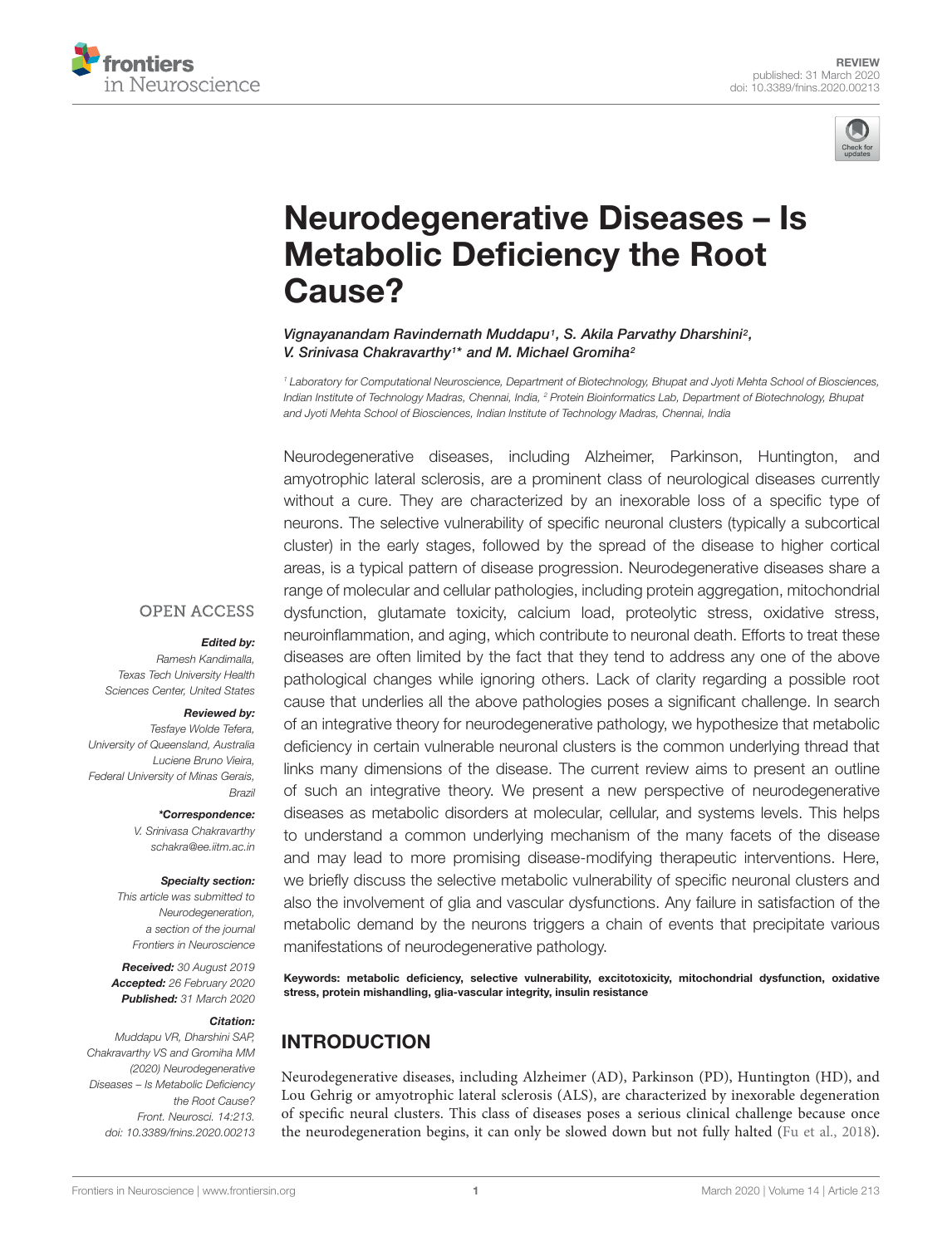Typically, the progression of neurodegeneration starts in the subcortical regions and spreads to cortical regions as the disease progresses (Zhou et al., 2012). The primary neuronal loss varies with the disease such as striatal regions in PD, striatal and cortical regions in HD, hippocampal and cortical regions in AD, and spinal motor neurons and cortical regions in ALS (Ilieva et al., 2009; Marambaud et al., 2009; Kiaei, 2013).

Neurodegenerative diseases share a range of molecular and cellular pathologies, including protein aggregation, mitochondrial dysfunction, glutamate toxicity, calcium load, proteolytic stress, oxidative stress, neuroinflammation, and aging, resulting in neuronal death (Kiaei, 2013; Gan et al., 2018). In these diseases, there are specific neuronal clusters that are primarily vulnerable, which become the original site from which the pathology spreads (Fu et al., 2018). These vulnerable neurons have complex morphological features such as long-range neuronal projections and extensive synaptic connections, which makes them selectively vulnerable due to their higher metabolic demands to maintain their structural complexity (Bolam and Pissadaki, 2012; Pissadaki and Bolam, 2013; Pacelli et al., 2015).

We hypothesize that energy deficiency occurs at different neural hierarchies, such as subcellular, cellular, and systems levels (Bolam and Pissadaki, 2012; Pissadaki and Bolam, 2013; Pacelli et al., 2015; Muddapu et al., 2019), may be a root cause of neuronal loss. We propose that the pathological markers of neurodegenerative diseases, such as mitochondrial dysfunctions, protein mishandling, and oxidative stress, are a direct consequence of metabolic abnormalities (Song and Kim, 2016). Contrarily, energy deficiency can also be triggered by oxidative stress, glutamate toxicity, and excessive calcium load. We also looked into whether protein aggregation is a cause or a symptom of energy deficiency. There may exist a bidirectional relationship between genetic dysfunctions and metabolic abnormalities. However, most cases of neurodegenerative disorders seem to be sporadic, and usually, a definite genetic cause might not be established (Shin et al., 2011; Brahmachari et al., 2019; Zambon et al., 2019). The known pathologies of neurodegenerative diseases are listed in **Table 1**. Viewing these disorders as a result of metabolic abnormalities can open up new avenues of therapeutic research to protect the neuronal population and improve outcomes for patients.

Current clinical treatments aim at managing clinical symptoms rather than curing the underlying pathological cause (Chen and Pan, 2015). Several US Food and Drug Administration (FDA)–approved treatments available for different neurodegenerative diseases are listed in **Table 2**. However, these drugs exhibit side effects, such as gait disturbance, rigidity, tremor, hives, headache, drowsiness, nausea, and so on (Durães et al., 2018). This shows that, although current medications can reduce the symptoms, there are no permanent solutions to rescue the surviving neuronal population. The leading cause of the selective vulnerability is still unclear. To determine potential drug targets and develop novel therapeutic strategy, it is essential to identify the underlying cause of the disease. In this review, we briefly discuss the selective metabolic vulnerability of specific neuronal clusters and the role of metabolic stress related to various pathological events.

Because of structural complexity, the vulnerable neurons have higher energy demand, which they try to meet through oxidative phosphorylation. The increased production of adenosine triphosphate (ATP) and depletion of antioxidants induce reactive oxygen species (ROS) response that leads to oxidative stress, which in turn influences the function of mitochondria. Furthermore, aberrant glutamate signaling leads to excessive calcium load that additionally induces metabolic and endoplasmic reticulum (ER) stress. Any slight perturbation in the energy metabolism affects these neurons tremendously. From this literature background, we propose a plausible mechanism for selective neurodegeneration, which argues that an imbalance between energy supply and demand impacts these specific neurons at a higher rate compared to other neuronal populations.

## SELECTIVE METABOLIC VULNERABILITY OF SPECIFIC NEURONAL POPULATIONS

In various neurodegenerative disorders, a specific population of neurons is selectively vulnerable because of their structural and functional complexity (**Figure 1**). In case of PD, there is a significant loss of dopaminergic neurons, specifically in the substantia nigra pars compacta (SNc) region (**Figure 1**). However, dopaminergic neurons, which are abundantly present in other regions, such as ventral tegmental area (VTA) and olfactory bulb, are affected to much lesser extent (Hirsch et al., 1988; German et al., 1989, 1992; Dauer and Przedborski, 2003; Pacelli et al., 2015). What is the distinctive vulnerability of SNc neurons compared to neurons in the VTA? The possible reason could be that SNc neurons possess complex arborization and extensive synaptic connections (Bolam and Pissadaki, 2012; Brichta and Greengard, 2014), which result in a higher basal metabolic rate and increased oxidative stress compared to other closely related dopaminergic neurons such as those of VTA and olfactory bulb (Pissadaki and Bolam, 2013; Pacelli et al., 2015).

In AD, hippocampal neurons located in the cornu ammonis 1 (CA1) field are selectively vulnerable (Wilde et al., 1997; Padurariu et al., 2012a; **Figure 1**). In AD patients, the volume of the neuronal population in the CA1 region is significantly smaller than in other regions (CA2, CA3) of the hippocampus (Padurariu et al., 2012a). Electrophysiology studies showed that the overall firing rate of the CA1 population is higher than that of the CA3 population, which makes CA1 neurons a more energycraving neuronal population compared to other hippocampal fields (Mizuseki et al., 2012). Thus, under ischemic stress, a higher number of neurons in the CA1 region were susceptible when compared to the CA3 region in the rat brain (Wilde et al., 1997; De Jong et al., 1999). Anatomical studies showed differences between the vascular architecture in CA1 and CA3 regions; CA1 region contains a large ventral artery, whereas a higher number of capillaries were found in the vicinity of CA3 neurons (Duvernoy et al., 2013). These vascular features can be linked to the higher energy requirements of CA1 neurons compared to CA3 neurons.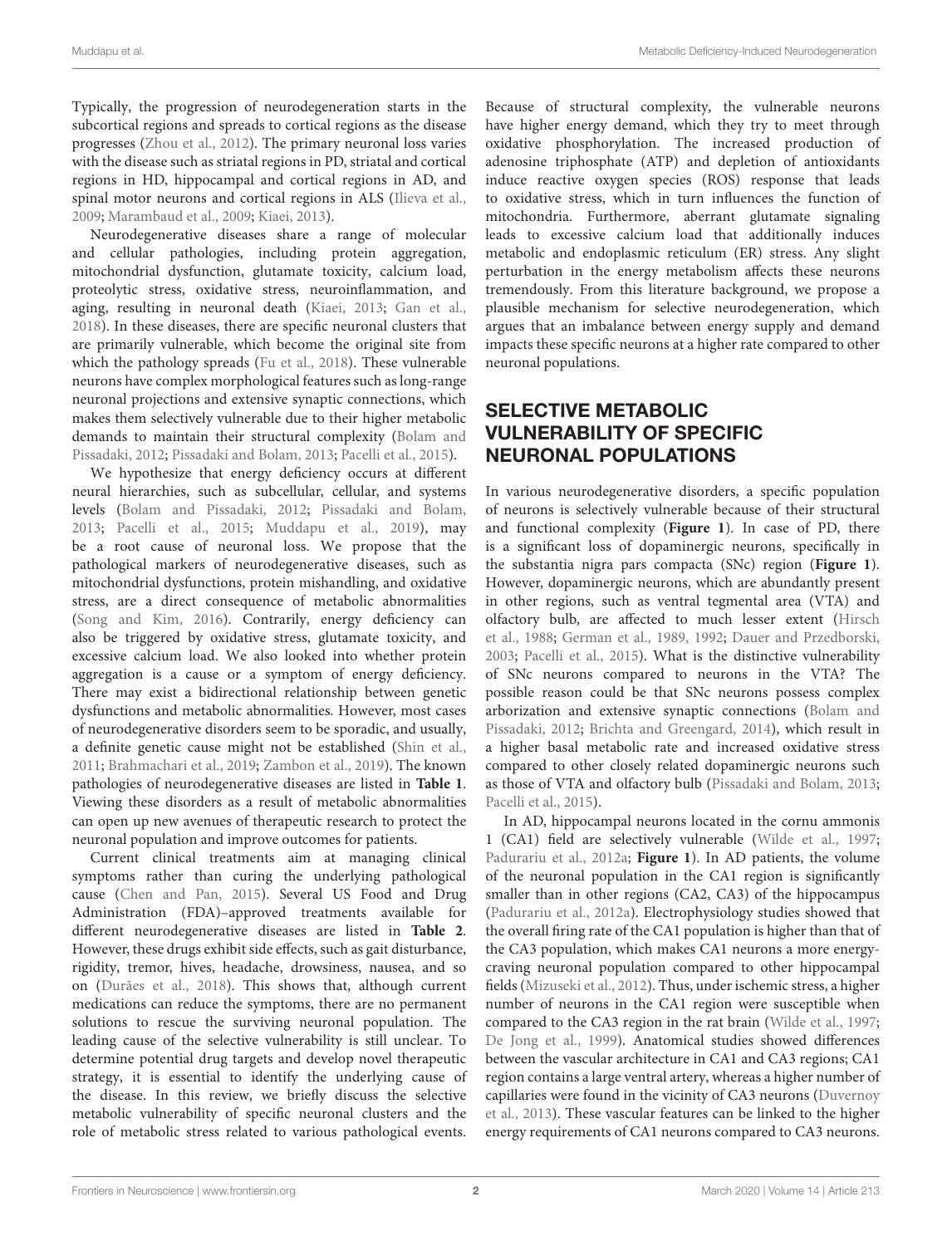TABLE 1 | Summarizing the known pathologies in neurodegenerative diseases (Ilieva et al., 2009; Marambaud et al., 2009; Federico et al., 2012; Johri and Beal, 2012; Ravisankar et al., 2018; Sweeney et al., 2018a; Castelli et al., 2019).

| Pathology                                                | <b>PD</b>                                                                                                                                    | <b>AD</b>                                                                                                                                                                                                                           | HD                                                                                                                                              | <b>ALS</b>                                                                                                    |
|----------------------------------------------------------|----------------------------------------------------------------------------------------------------------------------------------------------|-------------------------------------------------------------------------------------------------------------------------------------------------------------------------------------------------------------------------------------|-------------------------------------------------------------------------------------------------------------------------------------------------|---------------------------------------------------------------------------------------------------------------|
| Protein aggregation                                      | $\alpha$ -Synuclein                                                                                                                          | β-Amyloid, tau                                                                                                                                                                                                                      | Huntingtin (htt)                                                                                                                                | Superoxide dismutase 1<br>(SOD1), FUS, TDP-43, OPTN,<br>UBQLN2                                                |
| Mitochondrial<br>complexes dysfunction                   | I, IV, V                                                                                                                                     | I, II, III, IV, V                                                                                                                                                                                                                   | I, II, III, IV, $V$                                                                                                                             | I, II, III, IV, V                                                                                             |
| Proteins affecting<br>mitochondrial function             | Tau, α-synuclein, parkin,<br>PINK1, DJ-1, LRRK2, HTRA2                                                                                       | Amyloid precursor protein,<br>presenilin (PS1, PS2),<br>β-amyloid, tau                                                                                                                                                              | htt                                                                                                                                             | SOD <sub>1</sub>                                                                                              |
| Factors causing<br>calcium homeostasis<br>dysregulations | NMDAR (slow inactivation),<br>$\alpha$ -synuclein pores,<br>mitochondrial abnormalities,<br>underexpression of<br>calcium-buffering proteins | NMDAR (slow inactivation),<br>β-amyloid pores, mitochondrial<br>abnormalities, underexpression<br>of calcium-buffering proteins                                                                                                     | NMDAR (slow inactivation),<br>mitochondrial abnormalities.<br>underexpression of<br>calcium-buffering proteins, over<br>sensitization of InsP3R | AMPAR (no GluR2 subunit),<br>mitochondrial abnormalities,<br>underexpression of<br>calcium-buffering proteins |
| Contributors to<br>oxidative stress                      | $\alpha$ -Synuclein, mitochondrial<br>dysfunction, impaired<br>neurotrophins                                                                 | β-amyloid, tau, mitochondrial<br>dysfunction, impaired<br>neurotrophins                                                                                                                                                             | $\alpha$ -Synuclein, htt, mitochondrial<br>dysfunction                                                                                          | SOD1, mitochondrial<br>dysfunction                                                                            |
| Glial impairment                                         | Astrocytes, microglia,<br>oligodendrocytes                                                                                                   | Astrocytes, microglia                                                                                                                                                                                                               | Astrocytes, microglia                                                                                                                           | Astrocytes, microglia,<br>oligodendrocytes                                                                    |
| Vascular dysfunctions                                    | CBF reduction, impaired<br>cerebrovascular reactivity,<br>increased BBB permeability,<br>microbleeds, diminished<br>P-glycoprotein function  | CBF reduction, impaired<br>cerebrovascular reactivity,<br>impaired neurovascular<br>coupling, increased BBB<br>permeability, microbleeds,<br>diminished glucose transport,<br>and metabolism, diminished<br>P-glycoprotein function | CBF reduction, increased BBB<br>permeability                                                                                                    | CBF reduction, microbleeds                                                                                    |

TABLE 2 | FDA-approved drugs for different neurodegenerative diseases.

| Pathology  | Act as                                                        | <b>Effective</b>                          | Drug(s)                                |
|------------|---------------------------------------------------------------|-------------------------------------------|----------------------------------------|
| PD         | Dopamine supplement                                           | Most potent in the case of bradykinesia   | Levodopa                               |
|            | 3, 4-dihydroxyphenylalanine (DOPA)<br>decarboxylase inhibitor | Improves therapeutic benefits of levodopa | Carbidopa, benserazide                 |
|            | Catechol-o-methyltransferase (COMT)<br>inhibitor              | Improves therapeutic benefits of levodopa | Tolcapone, entacapone                  |
|            | Monoamine oxidase (MAO) inhibitor                             | Improves therapeutic benefits of levodopa | Selegiline, rasagiline                 |
|            | Dopamine agonist                                              | Delayed onset of dyskinesia               | Apomorphine (rescue drug), pramipexole |
|            | Antagonist of NMDA receptor                                   | Antidyskinetic drug                       | Amantadine                             |
|            | Anticholinergics drug                                         | Young patients dominated by tremor        | Trihexyphenidyl, benztropine           |
|            | Adenosine antagonist                                          | Antidyskinetic drug                       | Istradefyline                          |
| AD         | Acetyl cholinesterase inhibitor                               | Dementia                                  | Donepezil, rivastigmine, galantamine   |
|            | Antagonist of NMDA receptor                                   |                                           | Memantine                              |
| <b>ALS</b> | Antagonist of NMDA receptor                                   | Slow down disease progression             | Riluzole                               |
|            | Antioxidant                                                   |                                           | Edaravone                              |
| HD         | Antichorea drug                                               | Chorea                                    | Tetrabenazine                          |

In ALS, Fast-Fatigable (FF) motor neurons, which are a subset of α motor neurons, are specifically vulnerable compared to other motor neurons (**Figure 1**; Conradi and Ronnevi, 1993; Pun et al., 2006; Kaplan et al., 2014). As this subgroup of motor neurons involved in intense movements such as jumping and running, they require an enormous amount of energy for their functioning, which makes them vulnerable under metabolic abnormalities (Brandstater and Lambert, 1973; Hegedus et al., 2007). Moreover, because of their enormous axonal arborization and large axonal diameter when compared to other closely related slow motor

neurons, FF motor neurons require a greater amount of energy to maintain and propagate information across their complex axonal structures (Kawamura et al., 1981; Kernell and Zwaagstra, 1981; Hegedus et al., 2007; Stifani, 2014). Electrophysiology studies show that the overall firing rate of FF motor neurons was higher when compared to slow motor neurons because of shorter after-hyperpolarization latency following an action potential, which makes FF motor neurons a more energy-craving neuronal population compared to others (Gardiner, 1993). As a result of higher energy requirements of FF motor neurons, they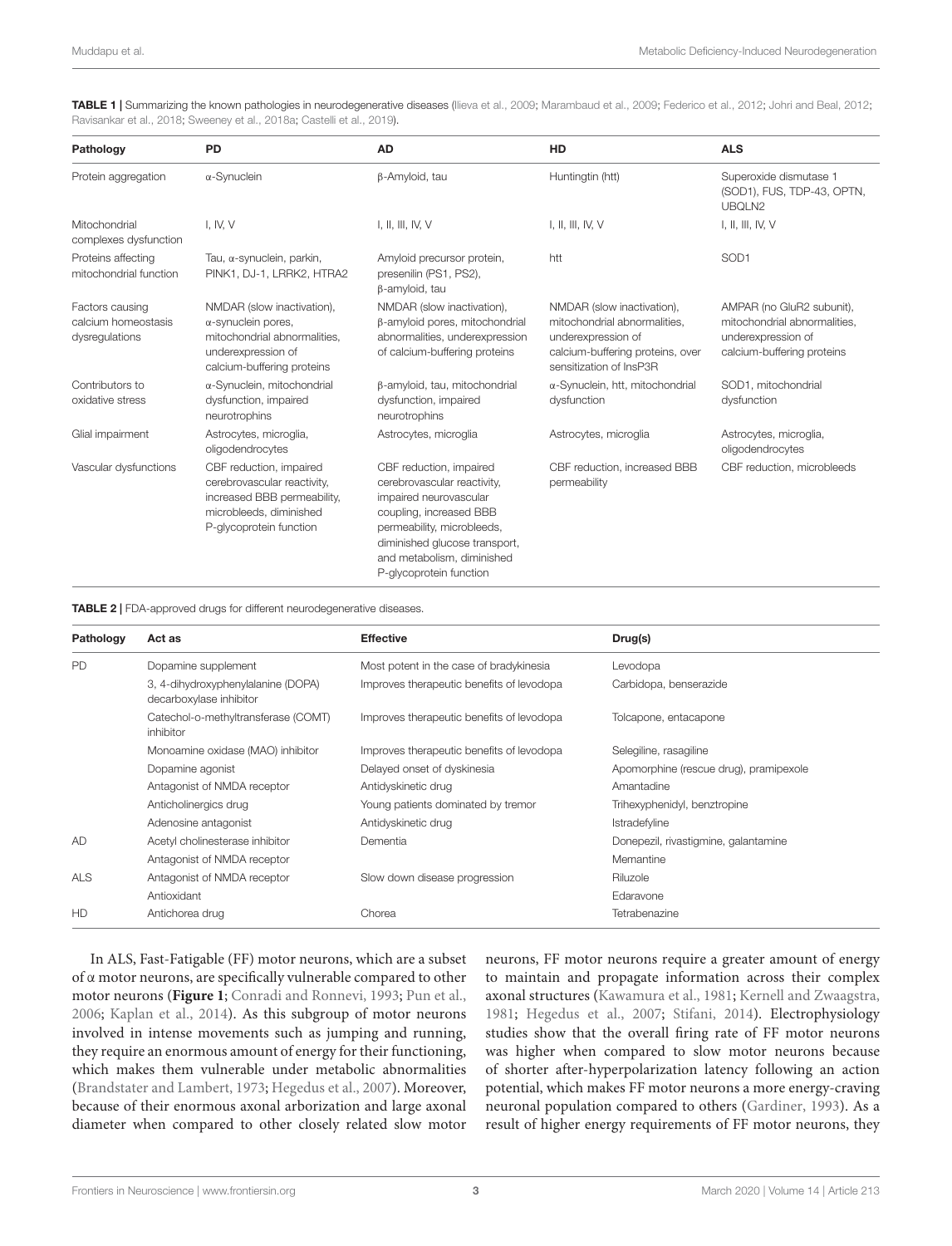

are prone to higher ER stress compared to slow motor neurons (Saxena et al., 2009). Thus, it indicates that FF motor neurons tend to be more vulnerable when compared to slower motor neurons in similar stress conditions.

In HD, enkephalin-positive medium spiny neurons (MSNs) of striatum are selectively vulnerable (Reiner et al., 1988; Albin et al., 1992; Richfield et al., 1995; **Figure 1**). The MSNs (GABAergic/enkephalin) projecting to globus pallidus externa (GPe) through the indirect pathway tend to die earlier in disease pathogenesis (Reiner et al., 1988; Albin et al., 1992; Richfield et al., 1995). The striatal MSNs and cortical pyramidal neurons (projection neurons) are more vulnerable to degeneration due to their peculiar long axonal arborization that projects to distant regions in the brain (Cudkowicz and Kowall, 1990; Hedreen et al., 1991; Her and Goldstein, 2008). Contrarily, the striatal and cortical interneurons are less vulnerable due to their extensive dendritic network that projects locally when compared to projection neurons, which have long-range projections (Morigaki and Goto, 2017). To maintain this complex axonal arborization, projection neurons require enormous energy, much more than a typical neuron. In HD, enkephalin levels are reduced (Augood et al., 1996; Poulin et al., 2014) during pathogenesis, but overexpressing pre-enkephalin alleviates HD symptoms (Bissonnette et al., 2013). The polyglutamine-huntingtin (polyQ-Htt)–induced toxicity does not occur selectively in any specific neuronal population, but cell-specific features might differentially render specific neuronal populations increasingly vulnerable to polyQ-Htt–induced toxicity (Han et al., 2010).

However, it is still not clear why enkephalin-positive MSNs are more vulnerable in HD compared to substance P positive MSNs.

Several studies reported that mitochondrial-derived energy failure inhibits synaptic vesicle recycling in presynaptic boutons, which leads to neurodegeneration in hippocampus and striatum (Pathak et al., 2015; Kayser et al., 2016; Adami et al., 2017; Devine and Kittler, 2018; Reeve et al., 2018; Restelli et al., 2018). The accumulation of α-synuclein in mitochondria was reported in substantia nigra and striatum in PD patients, which can hinder mitochondrial functions (Devi et al., 2008). It has been reported that the cerebral metabolic rate of glucose was reduced by ∼25% in case of AD patients (Kalaria and Harik, 1989; Hock et al., 1997). It was reported that glucose consumption was reduced in the brain, especially in the basal ganglia in HD patients and presymptomatic mutation carriers also (Grafton et al., 1992; Kuwert et al., 1993; Antonini et al., 1996). The energy homeostasis in ALS patients was observed to be disrupted (Dupuis et al., 2011; Vandoorne et al., 2018), where energy uptake was decreased, and energy consumption was increased (Bouteloup et al., 2009; Ahmed et al., 2016), which results in reduced fat deposits in ALS patients (Huisman et al., 2015). Thus, these studies support the idea of energy deficiency as a cause of neurodegeneration.

In summary, all the aforementioned neurodegenerative diseases indicate that vulnerable neurons have high energy demands due to their anatomical complexity and rich synaptic connectivity. These regions act as energy-craving hubs, and deterioration in the energy supply could lead to neurodegeneration.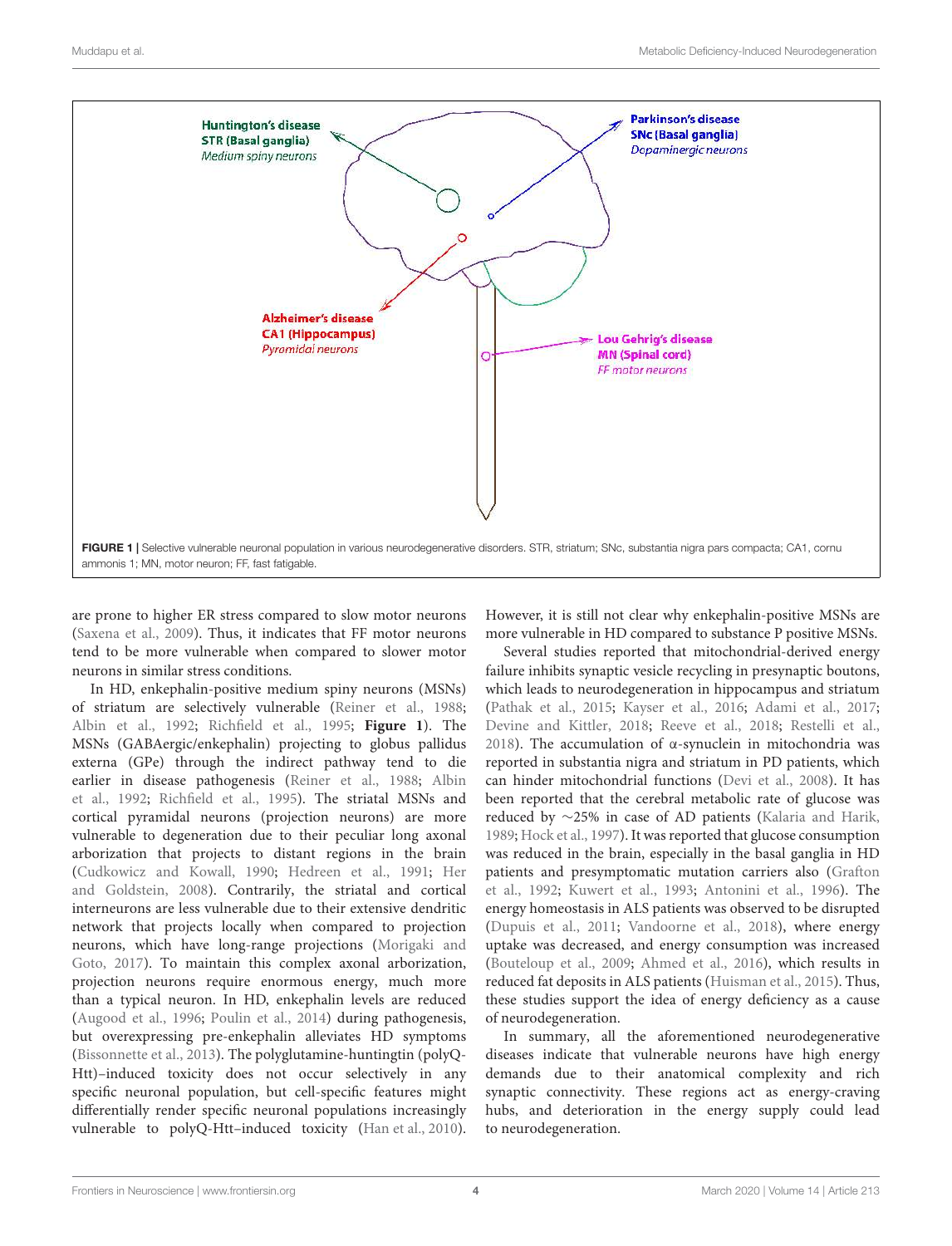# IS THE SELECTIVE VULNERABILITY IN THE NEURONAL POPULATION RELATED TO OXIDATIVE STRESS?

The neurons susceptible to degeneration need higher energy to maintain their structural and functional integrity. Therefore, any disruption in energy metabolism can lead to enormous energy demand that eventually results in cellular stress. Because mitochondria are vital for oxidative energy metabolism, mitochondrial dysfunction is a major contributor to metabolic stress. Increased production of ATP results in higher ROS production. Inadequate antioxidants, scavenging enzymes, and functional abnormalities in the mitochondria can cause oxidative stress (Su et al., 2010). This oxidative stress affects mitochondrial DNA (mtDNA) and leads to an aberration in mitochondrial quality control and electron transport chain enzymes, which results in metabolic deficiency. Furthermore, this may also result in broken cristae and other structural abnormalities in mitochondria. Along with morphological abnormalities in mitochondria, increased calcium influx and overproduction of ROS may accelerate the formation of inner mitochondrial transition pore (MTP), which leads to apoptosis (Liu et al., 1996; Halestrap et al., 1997; Castilho et al., 1998; Pacelli et al., 2015).

## Parkinson Disease

SNc dopamine (DA) neurons exhibit elevated rates of oxidative phosphorylation, showing a threefold increase in ATP production and ROS generation in SNc compared to VTA neurons (Pacelli et al., 2015). A higher density of mitochondria in SNc axonal arbor compared to VTA indicates a higher energy requirement for the functioning of SNc neurons (Pacelli et al., 2015; Giguère et al., 2019).

## Alzheimer Disease

Higher levels of superoxide and ROS were observed in the CA1 region compared to the CA3 region from in vitro studies (Wilde et al., 1997; Wang et al., 2005). This result shows that there is an aberrant oxidative phosphorylation mechanism in CA1 neurons, which results in augmented ROS production. In vivo studies demonstrate that ROS and calcium-induced stress in the CA1 region activates MTPs at higher rate, leading to calcium-induced mitochondrial swelling compared to the CA3 region (Mattiasson et al., 2003). These studies illustrate that these two neuronal populations respond differently to similar stress conditions. In rodent studies, severe mitochondrial damages were observed in the CA1 region when compared to the CA3 region in post-ischemic conditions (Radenovic et al., 2011). Thus, neurons in the CA1 region are more susceptible to mitochondrial damage and oxidative stress when compared to the CA3 region (Kanak et al., 2013). Human gene expression studies reveal that genes involved in energy metabolism were downregulated in AD. Also, reduced activity of glycolytic and oxidative phosphorylation enzymes was observed in AD patient samples (Iwangoff et al., 1980; Perry et al., 1980; Sorbi et al., 1983; Kish et al., 1992; Akila Parvathy Dharshini et al., 2019). Thus, these studies suggest that CA1 neurons are

more susceptible to oxidative stress because of their enormous energy requirements.

# Amyotrophic Lateral Sclerosis

In order to study the role of mitochondria in ALS pathogenesis, mitochondrial enzymatic activity was recorded from various neuronal tissues (brain and spinal cord) of mice expressing human superoxide dismutase 1 (SOD1) mutant (hSOD1-G93A). They found that cytochrome oxidase (complex IV) and ROSscavenging activity were significantly lower in motor neurons, which resulted in increased mtDNA deletions (Mattiazzi et al., 2002). A large number of mtDNA deletions were observed in ALS patients, which might be due to reduced ROS-scavenging activity (Swerdlow et al., 1998; Vielhaber, 2000; Menzies et al., 2002). The reduced axonal mitochondria were associated with aberrant axonal transport (De Vos et al., 2007) as a result of aggregated toxic SOD1 interfering with the functioning of dynein motor proteins (Zhang et al., 2007), which are involved in retrograde transport (i.e., it transports the damaged mitochondria or misfolded protein from the axonal terminal to the soma for degradation). Besides, SOD1 mutant mice showed that increased ROS response impairs energy production as well as inhibits the cargo activity as a consequence of higher energy demand. This might be due to increased level of ROS, which in turn impairs both mitochondrial functionality and protein degradation, thereby inhibiting the cargo activity.

## Huntington Disease

Functional assay studies have demonstrated that rat striatal mitochondria are more selective in forming MTPs in response to ROS and calcium-induced stress (Brustovetsky et al., 2003) than the mitochondria in the cortical neurons. Furthermore, HD knock-in studies illustrate that ROS and reactive nitrogen species (RNS) were predominately observed in striatal cells and impact the electron transport chain (Ribeiro et al., 2013). A greater mitochondrial mass was found to be present in the striatum, and significant mtDNA deletions were observed in HD transgenic mice when compared to other brain regions as a result of reduced ROS-scavenging activity (Hering et al., 2015). The gene expression studies of HD patients showed increased levels of antioxidants and severe defects in the activity of the respiratory chain complexes (II, III, and IV) in striatum as a consequence of oxidative stress (Gu et al., 1996; Sorolla et al., 2008).

In summary, the characteristic features among all the above neurodegenerative diseases include increased number of mitochondria in vulnerable neuronal populations, increased ROS responses, aberrant respiratory chain enzymes, and higher ATP production. In general, these neurons require more substantial amount of energy to perform the electrical-spiking activity, even small perturbations in energy production mechanisms and mitochondrial functioning significantly affect these neuronal populations compared to others. Calcium-induced stress and increased ROS response impair mitochondrial functionality by disrupting mtDNA, which in turn affects mitochondrial morphology and oxidative energy metabolism. All these events form MTPs, thereby leading to apoptosis. Transgenic mice studies showed that overexpression of peroxisome proliferator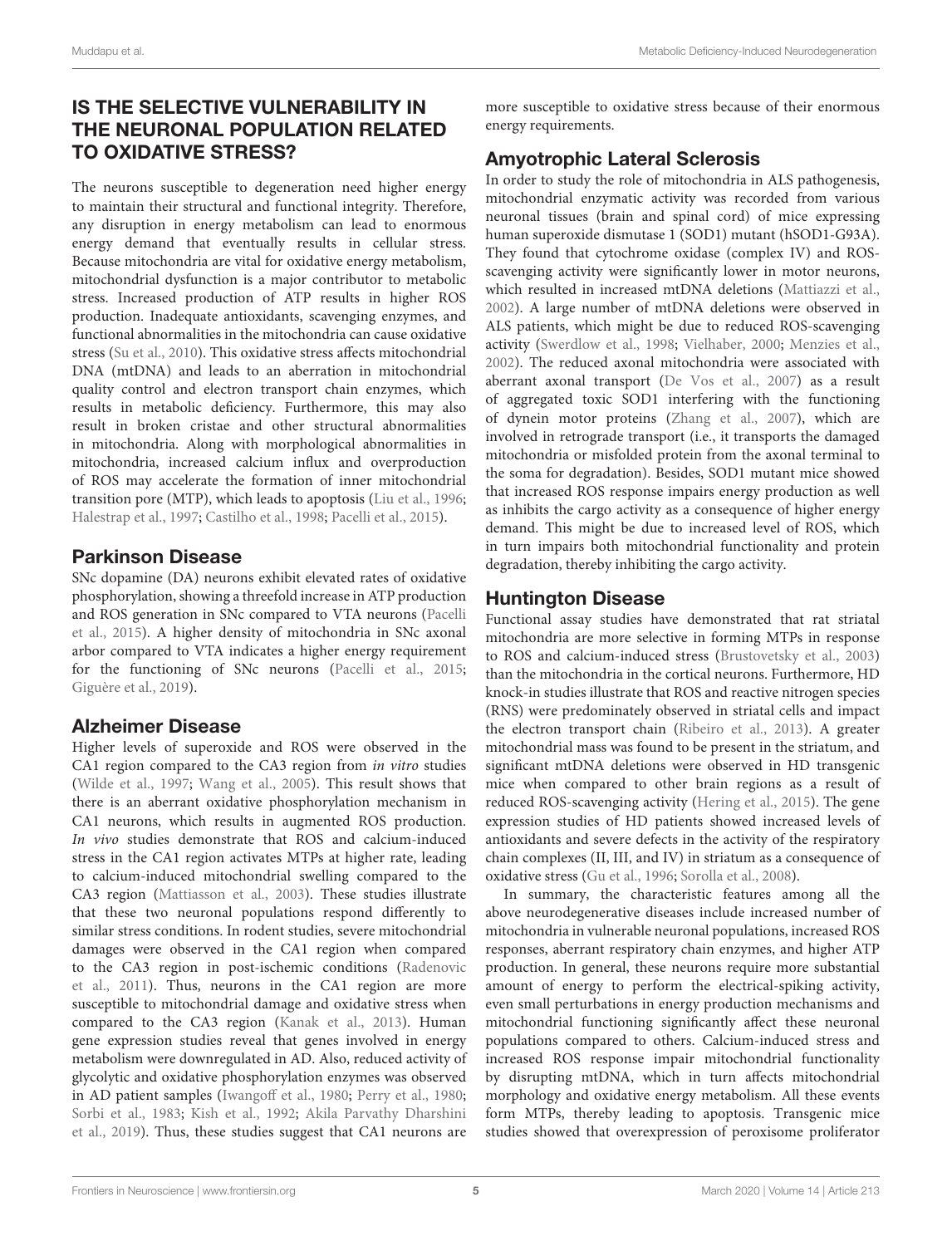activator receptor and γ-coactivator 1α exhibits increased mitochondrial biogenesis, which improves neuronal activity and electron transport energy metabolism (Zhao et al., 2011). Restoration of mitochondrial function may thus improve neuronal survivability by reducing cellular stress.

## HOW DO GLUTAMATE TOXICITY AND CALCIUM LOAD AFFECT MITOCHONDRIAL FUNCTION?

Glutamate is an essential excitatory neurotransmitter that can lead to toxicity when present at high concentrations. Glutamate toxicity may manifest at different levels in the brain (such as subcellular, cellular, or systems level). At subcellular level, differential expression of calcium-binding (CBP) and calciumsensing proteins can lead to inadequate calcium-buffering capacity, resulting in oversensitivity of neurons to glutamate released extracellularly (German et al., 1992; Gaspar et al., 1994; Liang et al., 1996; Damier et al., 1999; Foehring et al., 2009). At cellular level, the glutamate concentration is affected by differential expression of glutamatergic and neuropeptide receptors. Additionally, extensive arboreal structures can tend to hyperexcitation of glutamate receptors even at the physiological levels of glutamate concentration (Pahapill and Lozano, 2000; Heng et al., 2009; Pacelli et al., 2015; Estakhr et al., 2017; Wang and Reddy, 2017; Giguère et al., 2019; Gregory et al., 2019). Finally, at systems level, overexcitation from pathogenic nuclei can lead to calcium accumulation in ER and mitochondria, which in turn results in neurodegeneration (Rodriguez et al., 1998; Hansson et al., 1999; Pahapill and Lozano, 2000; Kawahara et al., 2003; Vaarmann et al., 2013; Muddapu et al., 2019). Considering the factors mentioned above, we infer that certain types of cells might be more vulnerable in pathological conditions, as depicted in **Figure 2**.

## Parkinson Disease

An excess amount of glutamate damages SNc neurons by activating N-methyl-D-aspartate (NMDA) receptors (Kure et al., 1991; Tan et al., 2002; Mattson and Magnus, 2006). During the pace-making activity of SNc neurons, magnesium blockage of NMDA receptors becomes ineffective; as a result, a slight increase in glutamate stimulation creates a calcium storm in these neurons (Deister et al., 2009; Zweifel et al., 2009). This direct mechanism of toxicity is possible in case of acute neurological disorders such as ischemic/hypoxic damage to the brain (Rothman and Olney, 1986), but not in slowly evolving chronic disorders such as PD (Blandini, 2001). However, under energy deficit conditions, even physiological levels of glutamate are toxic as a result of increased intracellular calcium concentration. This leads to oxidative stress through a mechanism known as "indirect excitotoxicity or weak excitotoxicity" (Novelli et al., 1988; Albin and Greenamyre, 1992; Blandini, 2001). It was reported that glutamatergic excitation of SNc neurons by subthalamic nucleus (STN) neurons (Smith and Grace, 1992; Smith et al., 1996) under the conditions of bioenergetic deficiency may lead to aggravation of degeneration processes (Rodriguez et al., 1998;





Connolly et al., 2014; Muddapu et al., 2019; **Figure 2**). The excitotoxic loss of SNc neurons might be due to disinhibition of STN (low DA) precipitated by energy deficiency (Muddapu et al., 2019). Apart from regulation by plasma membrane calcium pumps, ER, and mitochondria, intracellular calcium is also regulated by CBPs (calbindin and calmodulin), which are widely expressed in many brain regions (Liu and Graybiel, 1992). The presence of calbindin in midbrain DA neurons suggests being a marker to distinguish DA neurons with higher susceptibility to neurodegeneration in PD (Brichta and Greengard, 2014). The gene expression of calbindin was higher in VTA neurons when compared to SNc neurons in rats (Liang et al., 1996; Chung et al., 2005; Greene et al., 2005; Björklund and Dunnett, 2007) and humans (Mendez et al., 2005). Hence, lower levels of calbindin (German et al., 1992; Liang et al., 1996), heterogeneous expression of NMDA receptors, and overexcitation by STN may result in lower intrinsic calcium-buffering capacity (Foehring et al., 2009) of SNc neurons. Thus, inadequate calciumbuffering capacity may contribute to their selective vulnerability (Haddad and Nakamura, 2015).

### Alzheimer Disease

In case of CA1 neurons, the gene expression studies of AD-like rats showed differential expression of NMDA receptor subunit (NR1, NR2B) in the CA1 and CA3 regions (Liu et al., 2012). NR2B subunit is highly selective for calcium ion transport and is known to play a decisive role in calcium-induced apoptosis. In AD-like rats, it has been shown that NR2B was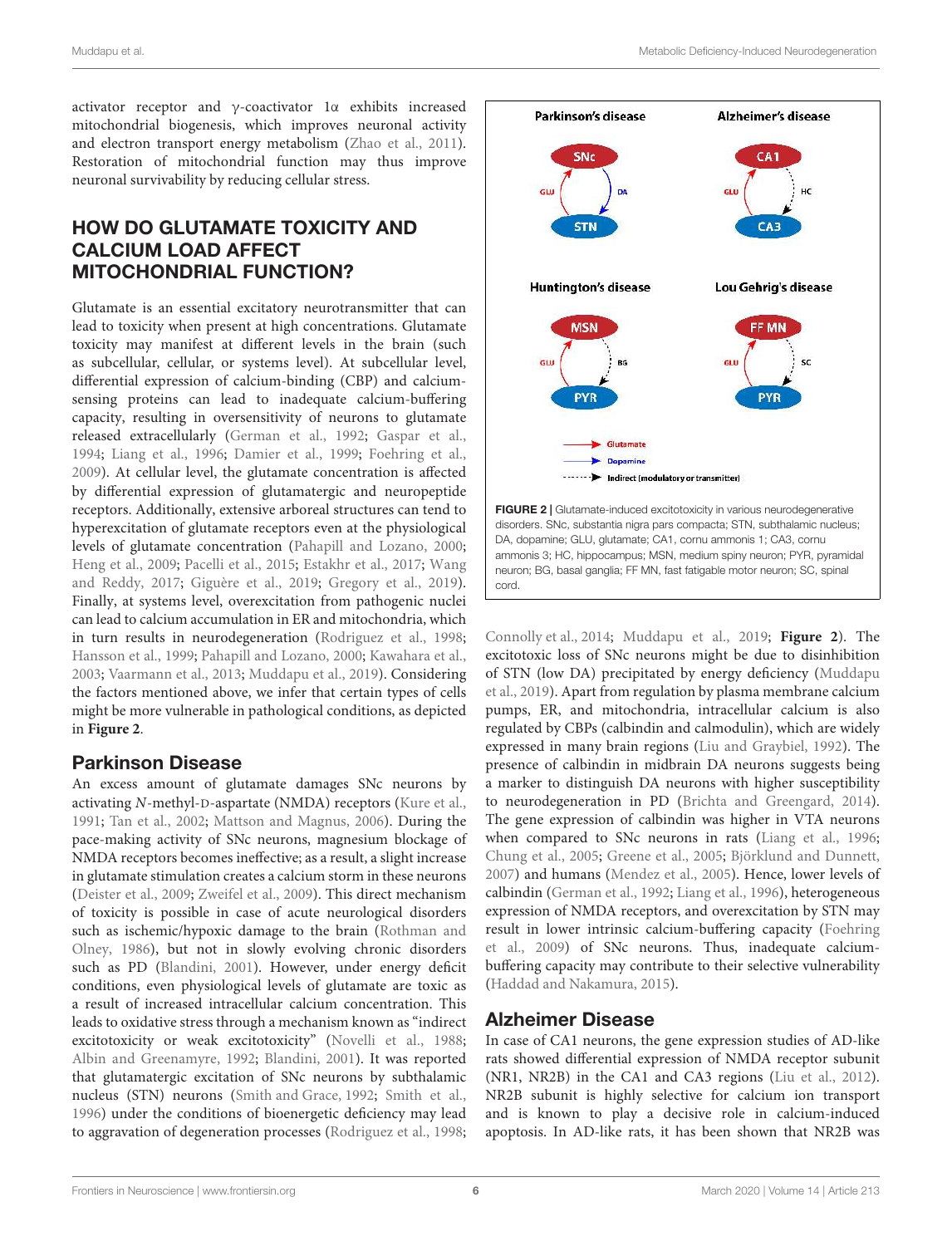overexpressed in the CA1 subfield compared to controls (Liu et al., 2012). The persistent overactivation of NMDA receptor in the postsynaptic terminal stimulates CA1 neurons, which allows higher calcium influx resulting in excitotoxicity. During prolonged glutamate stimulation, calcium influx was higher in CA1 compared to CA3, and a substantial amount of calcium is sequestered in CA1 mitochondria (Stanika et al., 2010; Oh et al., 2013). Therefore, dysregulation of calcium homeostasis in the CA1 region forms MTPs, which disrupt the mitochondrial structural integrity and, in turn, affect mitochondrial functioning. Furthermore, it has been reported that CA3 neurons innervate glutamatergic projections to CA1 neurons known as Schaffer collaterals (Petersen et al., 1998). In AD, CA3 neurons are observed to be overactive, which may cause excitotoxic damage to CA1 neurons (Haberman et al., 2017; **Figure 2**). In aging rats, the reduction of calbindin expression was more significant in CA1 neurons compared to CA3 neurons (Potier et al., 1994; De Jong et al., 1996; Lee et al., 2013). In AD, the gene expression of neurofilament proteins and CBPs (parvalbumin, calbindin, and calretinin) was lower in CA1 neurons compared to CA3 neurons (Hof et al., 1996). Hence, lower levels of CBPs, heterogeneous expression of NMDA receptor subunits, and overexcitation by CA3 may result in lower intrinsic calcium-buffering capacity. Because of their inadequate calcium-buffering capacity, CA1 neurons are more prone to excitotoxic degeneration in AD.

## Amyotrophic Lateral Sclerosis

Excess glutamate in the synapse or extracellular space is transported into neuronal and glial cells via glutamate transporter excitatory amino acid carrier 1 and glutamate transporter 1 (GLT-1), respectively (Medina et al., 1996b; Förstl and Kurz, 1999). In healthy monkeys, it has been noted that increased expression of GLT-1 astroglial elements was observed in vulnerable FF motor neurons when compared to slow motor neurons. However, in case of ALS, lower expression of GLT-1 astroglial elements results in excess glutamate in the synaptic cleft, which leads to excitotoxicity in FF motor neurons (Medina et al., 1996b). In general, FF motor neurons are hyperexcitable (Gardiner, 1993; Wainger et al., 2014), and they receive glutamatergic projections from the pyramidal neurons of motor cortex (Nijssen et al., 2017). Moreover, in case of FF motor neurons, the ratio of excitatory to inhibitory synapses is higher, which makes them more vulnerable to excitotoxicity under metabolic abnormalities due to disrupted calcium homeostasis (Nijssen et al., 2017; **Figure 2**). The normal expression of CBPs, such as calmodulin, calbindin, and parvalbumin, is necessary to maintain calcium homeostasis (Alexianu et al., 1994). The expression of CBPs in FF motor neurons was lower when compared to slow motor neurons (Medina et al., 1996b), which may result in aberrant calcium regulation in FF motor neurons. The abundant glutamate activates α-amino-3-hydroxy-5-methyl-4-isoxazole propionic acid (AMPA) receptors, and increased presence of AMPA receptors was observed in spinal motor neurons (Van Den Bosch et al., 2000). Consequently, AMPA receptors allow greater calcium influx into the mitochondria. To regulate calcium levels, mitochondria require a large energy threshold that eventually leads to metabolic stress. It also

produces ROS, which is toxic to spinal motor neurons (Carriedo et al., 2000). The studies mentioned above show that aberrant glutamate reuptake, dysfunction of calcium-buffering proteins, and increased glutamatergic drive cause overexcitation of postsynaptic neurons, which allow greater calcium influx, leading to disruption of neuronal metabolic functions.

## Huntington Disease

Striatal MSNs receive rich glutamatergic and dopaminergic inputs from cortex and SNc, respectively (Ehrlich, 2012). Any imbalance in neurotransmission might make MSNs more susceptible to glutamate-induced toxicity (**Figure 2**). In the early stages of HD, there is a loss of D2-type DA receptor  $(D_2)$  binding in the striatum and increased GABAA receptor binding in GPe, which suggests that medium spiny GABAergic/enkephalin neurons  $(D_2$  MSNs) in the indirect pathway are overexcited, leading to excitotoxicity (Glass et al., 2000). Any energy imbalance would increase stress on MSN, which can be exacerbated by polyQ-Htt, leading to (weak) excitotoxicity even at physiological concentrations of glutamate (Albin and Greenamyre, 1992; Estrada Sánchez et al., 2008). The expression of CBPs (calretinin, parvalbumin, and calbindin) is higher in striatal interneurons compared to the MSNs; these proteins may act as neuroprotective agents against calcium insults (Gerfen et al., 1985). In HD, the expression of calcium-sensing proteins, such as hippocalcin, reduced in MSNs compared to striatal interneurons, thereby increasing the vulnerability of MSNs (Luthi-Carter et al., 2000). The presence of calcium-binding and calcium-sensing proteins makes striatal interneurons less vulnerable than MSNs. The alterations in glutamate receptor trafficking and functionality, glutamate transport, lower intrinsic calcium-buffering capacity, and energy disruptions might together favor toward excitotoxic death of MSNs.

The vulnerability of specific neuronal populations in neurodegenerative diseases can be an accumulated effect of many factors across several levels of hierarchy from subcellular to systems level. There can be a positive feedback relationship between metabolic deficiency and disruption in some other factor (such as cell death), each reinforcing the other. A key player across multiple levels of hierarchy is calcium, which is essential for many cellular processes in the neuron. However, excess accumulation of calcium can lead to mitochondrial dysfunctions, oxidative stress, and protein mishandling (Post et al., 2018). In summary, the differential expression of glutamate transporters, glutamate receptors, and calcium-buffering proteins results in aberrant glutamate uptake, which leads to the sequential development of pathology as follows: overexcitation of the vulnerable neuronal population, imbalance in the calcium homeostasis, formation of MTP, mitochondrial swelling, and finally apoptosis.

## IS PROTEIN AGGREGATION A RESULTS OR THE CAUSE OF OXIDATIVE STRESS?

One common element in all neurodegenerative diseases is the misfolded (or) damaged protein, which gets accumulated in the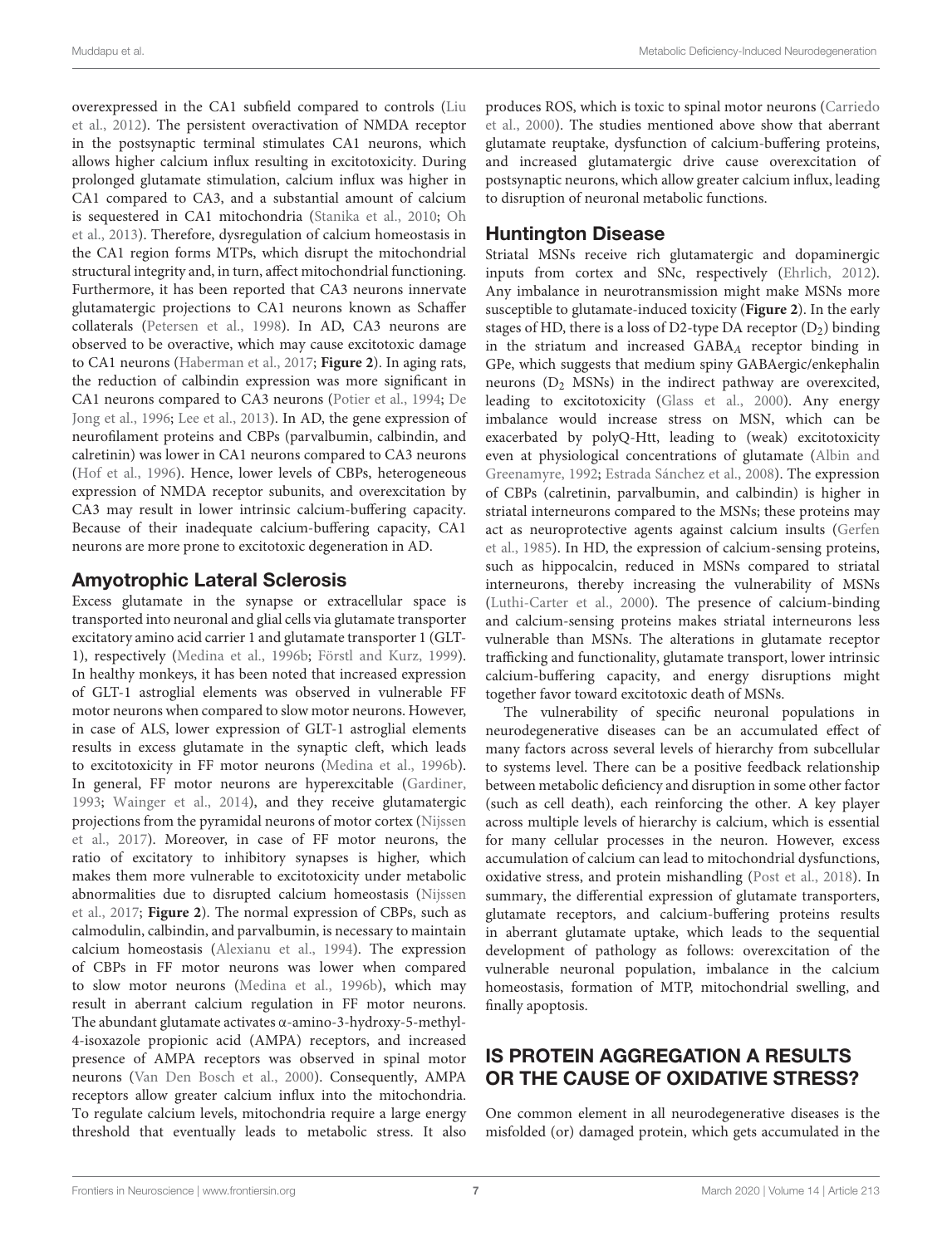intracellular region of a neuron as an insoluble protein aggregate. The various stress factors influence protein aggregation, and aggregated proteins affect neuronal functionality, which results in cell death. Proteins undergo aggregation due to oxidative stress, excitotoxicity, and inflammation (Ross and Poirier, 2004; Gundersen, 2010). Predominantly, these aggregates are degraded by ubiquitin and lysosomal-mediated degradation processes. Increased oxidative stress influences the proteostasis and deteriorates ubiquitin-mediated proteasomal degradation mechanism. These protein degradation processes required higher levels of ATP for their normal functioning. The increased ROS and reduced ATP generation make the intracellular environment hostile enough to form protein aggregates. These aggregates affect vesicle transport and fuse with the mitochondrial membrane, which in turn increases the permeability that leads to mitochondrial swelling and apoptosis (Camilleri et al., 2013; Korovila et al., 2017).

In PD, healthy α-synuclein proteins may get misfolded because of mitochondrial dysfunction or oxidative stress or both, which in turn leads to formation of aggregates and Lewy bodies (LBs) (Gundersen, 2010). In the recent years, it has been claimed that a viral (Olsen et al., 2018), neurotoxic (Goldman, 2014) or prion-like infection (Olanow and Brundin, 2013; Matheoud et al., 2019) could be a cause of PD pathogenesis (Hawkes et al., 2007). There exist evidences supporting the Braak hypothesis of LBs (Braak et al., 2004), which suggests that the pathology (misfolded α-synuclein protein) spreads from peripheral regions of the nervous system to the central nervous system through transsynaptic transmission in PD (Braak et al., 2004; Chauhan and Jeans, 2015; Brundin et al., 2016; Brundin and Melki, 2017; Borghammer, 2018). The presence of LBs in grafted embryonic DA neurons in PD patients (Kordower et al., 2008; Li et al., 2008; Mendez et al., 2008) also supported this view of causation. To regard PD as a prion-like disease, it should satisfy one of the two rules – nearest neighbor rule or synaptic connectivity rule – but there is no clear evidence for the same, as discrete distribution patterns of LB pathology undermine the nearest neighbor rule within PD patients, and synaptic connectivity rule was not supported by connectomic data (Surmeier et al., 2010, 2017). Thus, there is no clear evidence to consider PD as a prion-like disease. However, α-synuclein aggregation might contribute to oxidative stress by inhibiting mitochondrial function (Di Maio et al., 2016). It was reported that mitochondrial-induced oxidative stress causes dysregulation of calcium and DA, which leads to α-synuclein aggregation and lysosomal dysfunction (Burbulla et al., 2017). Thus, oxidative stress might be caused by α-synuclein aggregation due to metabolic deficiency–derived dysfunctions of ROS-scavenging process. Contrarily, α-synuclein aggregation might be caused by oxidative stress due to metabolic deficiency.

In AD, β-amyloid and tau proteins are the major contributors to protein aggregation. β-Amyloid is involved in synaptic vesicle transport, and tau protein is essential for microtubule structural organization (Mietelska-Porowska et al., 2014). Due to environmental stress, these proteins tend to disrupt their structure and functionality, which results in formation of protein aggregates. β-Amyloid plaques form aggregates around neurons

and mitochondria, which disrupt their functions (Su et al., 2010). These plaques tend to trigger dysfunction of various mitochondrial proteins that, in turn, affect the cell morphology. Further, additional energy is required to disintegrate the aggregation. The age-dependent glucose hypometabolism (de Leon et al., 1983) and oxidative stress lead to ATP decline in neurons (Hof and Morrison, 2004). Therefore, metabolic stress caused by energy demand leads to dysregulation of lysosomal, proteasomal-mediated degradation mechanism, resulting in higher propensity of protein aggregation in the neuron (Gabuzda et al., 1994; Gasparini et al., 1997).

It has been reported that familial mutant SOD1 forms a toxic aggregate, which impairs Na-K-ATPase α3 activity by interacting with its nucleotide-binding site, thereby interfering with neural firing activity (Ruegsegger et al., 2016). Furthermore, Na<sup>+</sup>/K<sup>+</sup> Na-K-ATPase  $\alpha$ 3 is abundant in spinal motor neurons. Thus, misfolded protein tends to lose its structural features and form an insoluble aggregate, which induces cellular stress and eventually disrupts neuronal function. The defective protein is usually tagged with ubiquitin for proteasomal degradation, which requires ATP. Ubiquitin C-terminal hydrolase L (UCHL1) is essential for the cerebrospinal muscular junction. It was reported that reduced activity of UCHL1 is associated with defective ubiquitination process, which, in turn, results in increased ER stress (Genç et al., 2016). Furthermore, lowered neuronal energy metabolism results in dysregulation of ATP-mediated protein degradation.

In HD, genetic instability of Htt gene translates into mutant protein Htt, which contains disease-causing expansions of glutamines that make them misfold and form aggregates (Arrasate and Finkbeiner, 2012). These aggregates bind to mitochondria resulting in oxidative stress. In striatum, MSNs are less enriched by superoxide free radical scavengers such as SOD1 and SOD2 when compared to cholinergic interneurons (Medina et al., 1996a). This difference probably makes MSNs more prone to oxidative stress, which contributes to protein aggregation (Medina et al., 1996a).

In summary, protein aggregation is a common phenomenon in normal cells. These proteins are broken down by various degradation processes. Under energy deficiency conditions, neurons possess high energy requirements that lead to excess ROS build-up and exacerbate inflammatory response. Depletion of ATP and protein degradation mechanisms may induce the propensity of protein aggregation, which is deleterious to neuronal function.

## THE ROLE OF GLIAL CELLS IN NEUROINFLAMMATION AND GLUTAMATE-INDUCED TOXICITY

Microglia are also referred to as the military of the brain because they are highly mobile, can sense a threat, and fight against it (Nayak et al., 2014). The increased ROS and tissue injury activate resting microglia by sensing the signals released by damaged neurons. Microglia play dual roles – they can be a friend or a foe to brain tissue. Under normal conditions, they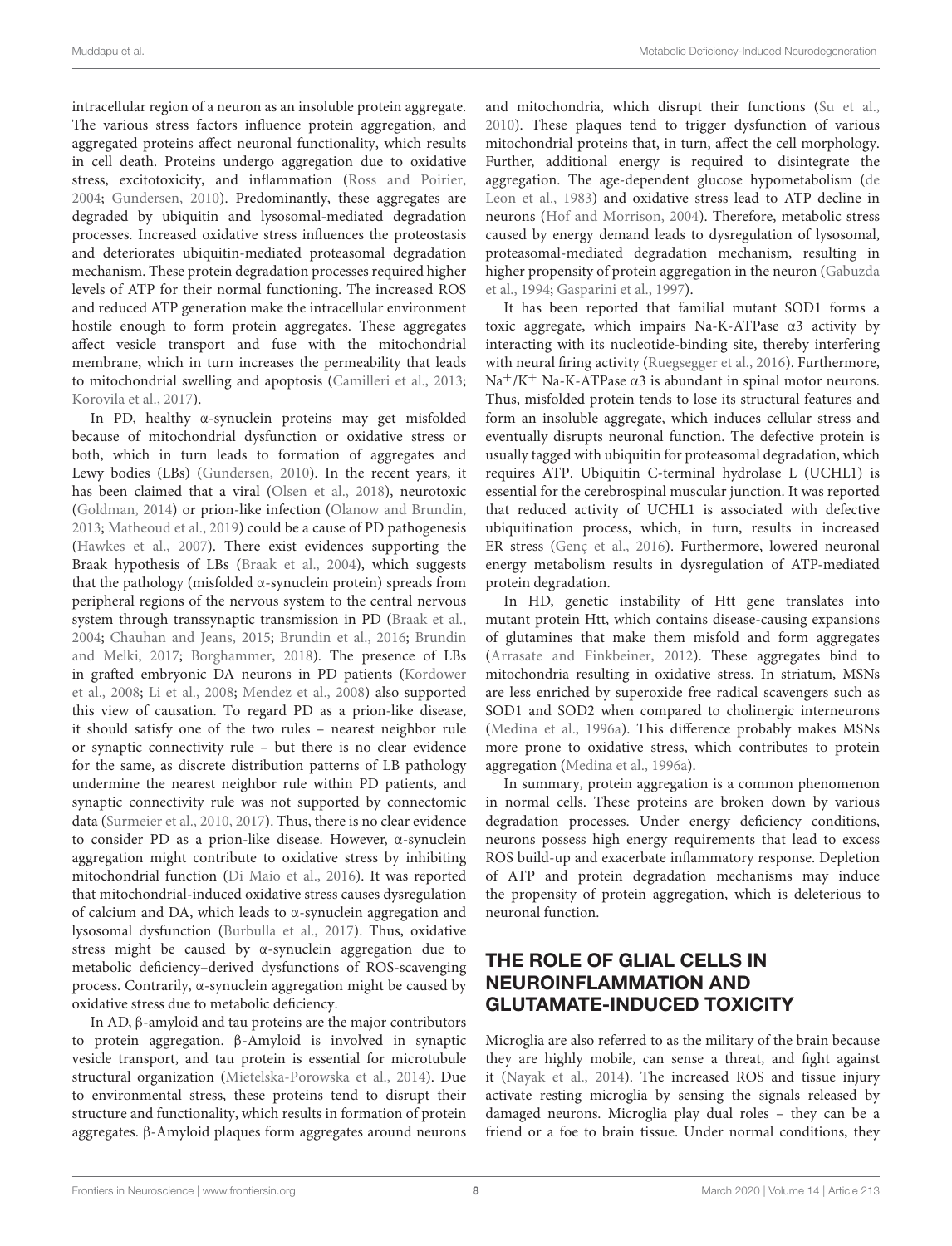nurture and sustain the neural tissue by providing neurotrophic, neuroprotective, and neurotoxic factors. Under pathological conditions, the overactivated microglia produce higher amount of inflammatory cytokines that can cause neuronal death (Miller et al., 2013). Microglia also activate reactive astrocytes by forming glial scars, which protect healthy tissue from inflammatory signals. Growing experimental evidence demonstrates that reactive gliosis blocks regeneration of axons, synaptic formation, and phagocytic activity by releasing neurotoxic substances (Liddelow et al., 2017).

From animal models of PD, it was observed that the pattern of cell loss was regulated by the level of oxidative stress caused by inflammation (Teismann et al., 2003; Hunot et al., 2004; Koprich et al., 2008). In human subjects, it was suspected that inflammation and microglial activation might contribute to disease progression in late stages (Tansey and Goldberg, 2010). Astrocytes play a modulatory role in microglial activation (McGeer and McGeer, 2008; Glass et al., 2010; Rocha et al., 2012). Miscommunication between astrocytes and microglia results in neuroinflammation, which eventually leads to neurodegeneration (Waak et al., 2009; Booth et al., 2017). It has been reported that neuromelanin can induce microglial activation (Zecca et al., 2008; Zhang et al., 2011). Substantia nigra pars compacta neurons are more susceptible to neuromelanininduced inflammation compared to VTA neurons because of their high neuromelanin biosynthesis (Peter et al., 1995; Liang et al., 2004). It has also been reported that cyclooxygenase-2 (COX-2) gene is overexpressed in SNc neurons, which are classic proinflammatory mediators, and leads to degeneration in PD (Dauer and Przedborski, 2003; Teismann et al., 2003). From these pieces of evidence, it may be understood that SNc neurons are prone to be more vulnerable to PD pathogenesis compared to other brain regions.

In AD, reactive gliosis occurs at higher levels in the CA1 region compared to others (Rodríguez et al., 2013; Kamphuis et al., 2014). Due to metabolic stress, CA1 astrocytes exhibit increased ROS response, decreased mitochondrial fidelity, and reduced activity of glutamate transporters, leading to tremendous stress in CA1 neurons (Ouyang et al., 2007). Several researchers hypothesized that because of metabolic stress, astroglia turns into inflammatory cells, relinquishing their neurosupportive roles (Fuller et al., 2010). Activated glial cells are also potential sources of ROS and RNS. Overproduction of nitridergic species, such as peroxynitrite and nitric oxide, is said to be dependent on activated glial cells in addition to the mitochondria. Astrocytes interact with endothelial cells and maintain the blood–brain barrier (BBB) permeability (Alvarez et al., 2013; Sweeney et al., 2018b). During pathological conditions, astrocytes release cytokines that disrupt BBB permeability (Abbott, 2002). All these events in the brain lead to disturbed homeostasis and drive disease progression.

Microglia, astrocytes, oligodendrocytes, and Schwann cells play vital roles in disease progression as glial pathology is observed in all cases of familial and sporadic ALS (Kushner et al., 1991; Keller et al., 2009). Microgliosis is found to be an early and typical hallmark of the disease. In ALS, astrogliosis leads to dysfunction in the glutamate transporter system that results

in excitotoxic motor neuron cell death. Post-mortem studies of ALS patients revealed reduced numbers of oligodendrocytes, which leads to reduced capacity to release lactate, causing oxidative stress (Lee et al., 2012; Philips et al., 2013; Philips and Rothstein, 2014). Such defects lead to glutamate excitotoxicity, glia cell pathology, mitochondrial damage, and defective axonal transport. Because astrocytes are devoid of their calciumsignaling mechanisms in ALS, elevated calcium levels tend to disrupt the mitochondria and induce oxidative stress, which leads to higher tendency of apoptosis mediated by cytochrome c.

Astrocytes play a vital role in HD when compared to microglia. Studies showed that striatal astrocytes were unable to handle the calcium and glutamate signaling in HD (Jiang et al., 2016). An increased amount of glutamate in the synaptic cleft may induce glutamate-mediated excitotoxicity. Calcium mishandling leads to an increased calcium influx inside the cell and disrupts the mitochondrial morphology. Mutant Htt in astrocytes and neurons elevate the microglial response, which induces cytotoxicity (Shin et al., 2005; Khakh, 2019).

Hence, glia–neuron interactions can intensify pathogenesis in the brain and interfere with signaling pathways and normal metabolism. Gliodegenerative events in neurodegenerative diseases disrupt the calcium homeostasis and glutamate transport and induce an inflammatory response. These events cause havoc in the brain, which correlates to disease conditions. In summary, mitochondrial bioenergetics and glial pathology can be interlinked in the pathogenesis of neurotoxicity.

## HOW DOES VASCULAR DYSFUNCTION AFFECT THE ENERGY METABOLISM?

Because the cerebrovascular network is the source of energy substrates of neural tissue, metabolic deficiency in the neural tissue can be traced to disruptions in cerebrovascular function. The BBB, which serves as a gateway between the cerebrovascular systems and the brain, comprises tight junctions of endothelial cells, pericytes, and basal membrane. Blood–brain barrier is essential to preserve the brain against pathogenic invaders. The vascular region supplies the metabolites and neurotrophic factors to energy-demanding neurons directly via the medium of extracellular space and indirectly via the glial cells (Philips and Rothstein, 2014). Studies on various neurological disorders report that impairment of BBB and the vascular network lead to neuroinflammation, increased endothelial cell permeability, reduced glucose transport, and invasion of toxic substances, which eventually affect neurovascular communication and cerebral blood flow (CBF) (Abbott, 2002; Zhu et al., 2007; Miyazaki et al., 2011; Freeman and Keller, 2012; Guan et al., 2013; Sweeney et al., 2018a,b). Cerebral blood flow is an essential source of blood glucose supply and helps to preserve functional homeostasis of the neuron. Studies have shown reduced regional CBF in AD (Dai et al., 2009), PD (Derejko et al., 2001), HD (Hasselbalch et al., 1992), and ALS (Kew et al., 1993).

In a classic experiment aimed to study the role of oxidative stress in various hippocampus subfields (Chip et al.,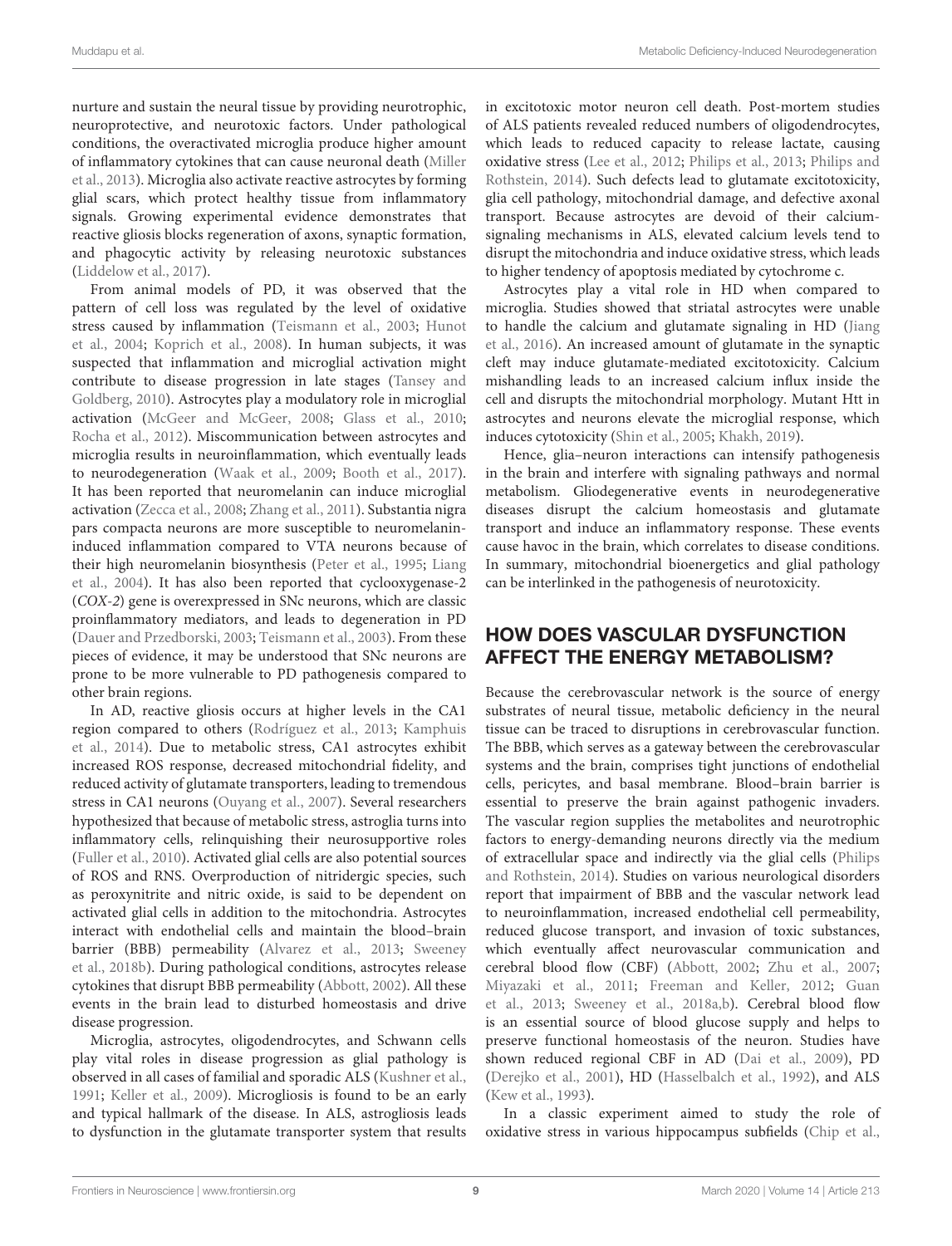2013), oxygen supply to various neuronal subfields was reduced and then measured the blood vessel count in normal and stress-subjected neuronal populations. Because of ischemic stress, the number of blood vessels drastically reduced in CA1 compared to other regions. This demonstrates that there is a regional vascular vulnerability associated with the CA1 region, which in turn depletes the blood supply to the specific subregion. In ALS, studies have shown discrepancies in barrier conditions, especially in the pericyte region (Garbuzova-Davis and Sanberg, 2014), which leads to increased pinocytosis and affects BBB integrity. From the above studies, it was observed that BBB integrity was disturbed in various neurodegenerative disorders. Blood– brain barrier disruption leads to impairment in vascular– glial communication, resulting in energy crisis (Alvarez et al., 2013), and impacts the functioning of energy-craving neurons. Because of increased energy demand, these vulnerable neurons are unable to meet their energy requirements for securing functional homeostasis.

## HOW DOES INSULIN RESISTANCE AFFECT VASCULAR INTEGRITY AND ENERGY METABOLISM?

Insulin is a primary regulating hormone in the human body, which plays a crucial role in glucose and lipid metabolisms. Lower levels of insulin are observed in cerebrospinal fluid in contrast to plasma in AD (Craft et al., 1998). Abnormalities in insulin receptors and their sensitivity are observed in PD (Marques et al., 2018), ALS (Perurena and Festoff, 1987), and HD (Lalić et al., 2008). However, this insulin resistance leads to an increased amount of advanced glycation end products and upregulates neuroinflammatory signals (nuclear factor κB, tumor necrosis factor α, cytokines), causing vascular injury as well as dysregulate nitric oxide production in endothelial cells, which impairs the vasodilatory effects (Goldin et al., 2006). Age-dependent insulin resistance dysregulates the insulin receptor abundance and glucose transporters in BBB, which depletes glucose supply to the neuron, in turn, leading to glucose hypometabolism (Craft, 2007, 2009; Willette et al., 2015). Insulin regulates cholesterol metabolism that is essential for myelination and regulation of amyloid protein degradation enzymes (Wang et al., 2014). Impairment of insulin regulation upregulates low-density lipoproteins and downregulates highdensity lipoproteins, which results in amyloid aggregation (Reitz, 2013). Insulin resistance results in an imbalance in glucose metabolism (disruption of endothelial barrier integrity) by causing abnormalities in glucose uptake and oxidation, decreasing the synthesis of glycogen, and reducing the ability to suppress lipid metabolism. Aberrant glucose homeostasis causes chronic hyperglycemia, which results in oxidative stress (aberrant mitochondrial function and nitric oxide synthase (NOS) phosphorylation). Increased oxidative stress results in an inflammatory response by activating microglia and reactive astrocytes, which in turn result in cellular damage (Bhatti et al., 2017; Lee et al., 2018; Ormazabal et al., 2018).

## ROLE OF AGING

Aging plays a vital role in determining the progression of neurodegenerative disorders (Padurariu et al., 2012b). During aging, SNc (Fearnley and Lees, 1991), CA1 (Kusindarta et al., 2018), and striatal (Umegaki et al., 2008) neuronal populations tend to diminish. In some cases, studies have shown selective degeneration of synaptic inputs in FF motor neurons, as opposed to cell death (Maxwell et al., 2018). To understand regional vulnerability, researchers measured protein kinase B (also known as AKT) gene expression level. AKT is essential for neuronal survival, growth, and angiogenesis, which is downregulated in AD (Jackson et al., 2009; O' Neill, 2013), PD (Timmons et al., 2009), and HD (Humbert et al., 2002). However, reduced amount of AKT shows a significant increase in proapoptotic signals (FOX3a). Furthermore, changes in AKT expression may be a potential pathway to induce apoptosis (Jackson et al., 2009). Agerelated glucose hypometabolism, morphological structures, and insulin resistance affect these neurons drastically and lead to an energy crisis.

During typical aging, it has been reported that SNc neurons exhibit compensatory changes (hypertrophy), which result in normal motor function despite cell loss. However, in case of PD, this compensatory mechanism is compromised, resulting in impaired motor function (Rudow et al., 2008). The vulnerability of SNc DA neurons in PD is further amplified by reduced expression of calbindin in aging (Mattson and Magnus, 2006). There is no clear justification for why aging is a significant risk factor in PD. However, there are several speculations that deteriorating mitochondrial function might be a significant factor that results in hypometabolism (Schapira, 2008; Büeler, 2009; Van Laar and Berman, 2009; Boumezbeur et al., 2010; Winklhofer and Haass, 2010).

During aging, the CA3 region is hyperactivated, whereas the CA1 region showed a reduced firing rate (Kanak et al., 2013; Simkin et al., 2015; Oh et al., 2016). As we age, overexcitation of excitatory neurons leads to an excessive accumulation of glutamate in the synaptic cleft (Esposito et al., 2013; Assefa et al., 2018), which results in glutamate-induced toxicity. In aging, larger numbers of reactive astrocytes (A1) are observed in CA1 and striatal regions that, in turn, induce neuroinflammation and vulnerability in pyramidal neurons and MSNs of CA1 and striatal regions, respectively (Clarke et al., 2018). Studies have shown age-dependent increase in the β-amyloid, α-synuclein, SOD1, and Htt protein aggregation (Kennedy, 2000; Ishiguro et al., 2001; Lee et al., 2011; Tomé and Dandelot, 2017; Medinas et al., 2018, 2019). Because of the energy crisis, this type of aggregation leads to enormous stress in the specific neuronal classes.

## PROPOSED HYPOTHESIS FOR SELECTIVE NEURODEGENERATION

From the literature review presented in this article, we propose a causative hypothesis for selective neurodegeneration (**Figure 3**).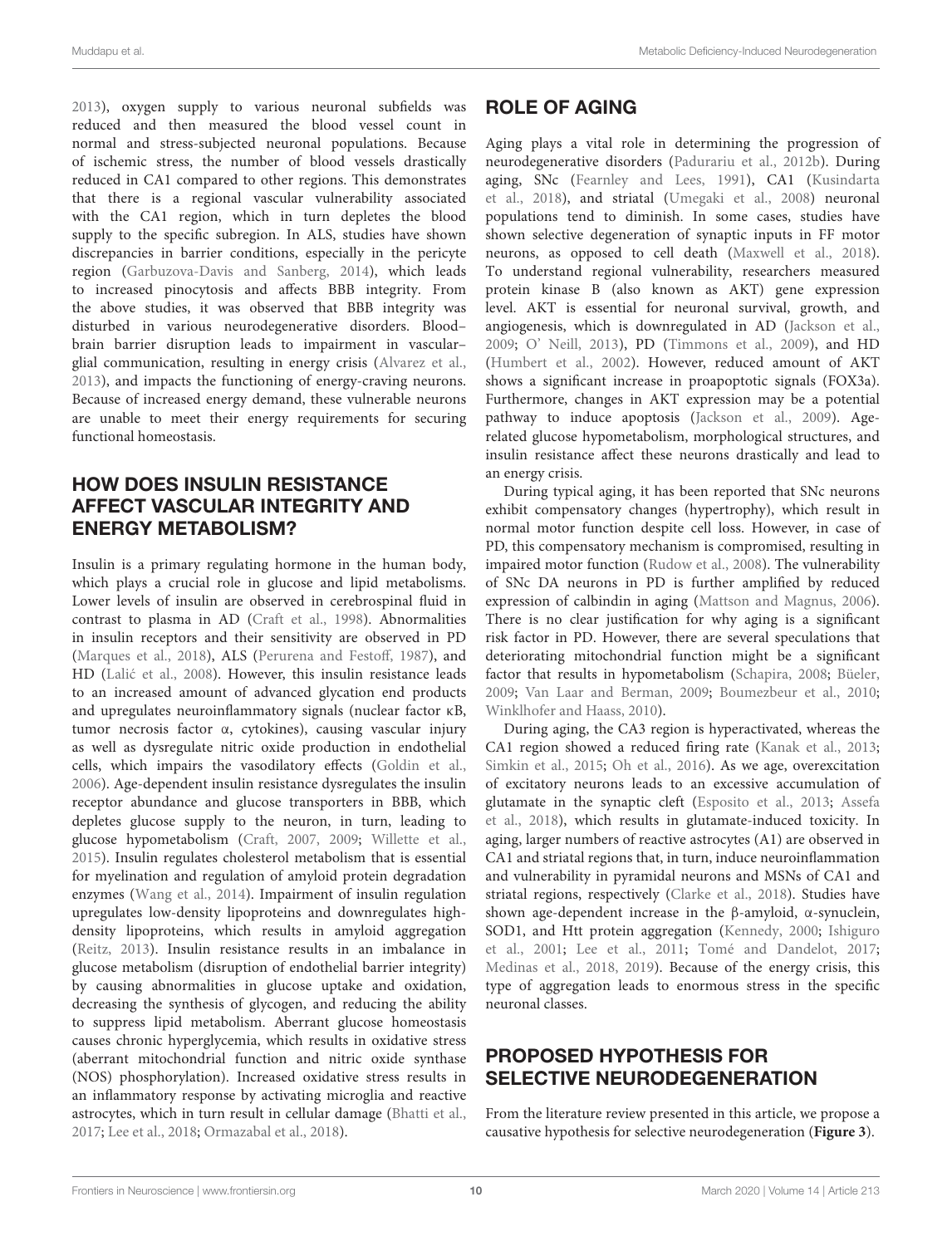

- 1. Typically, in any neurodegenerative disease, the surviving selectively vulnerable neuronal population retains complex axonal arbors and large number of synaptic connections that exhibit elevated energy demand for maintaining the structural and functional integrity.
- 2. Neurons mainly depend on oxidative phosphorylation for their elevated energy requirements. Because of increased energy demand, mitochondria tend to produce excess ROS. The depletion of antioxidants alleviates ROS level above a certain threshold, which subsequently affects the mitochondrial morphology by forming MTP and leads to metabolic stress.
- 3. Impaired glutamate transporter function in the glial cell leads to excessive glutamate accumulation in the synaptic cleft that activates postsynaptic AMPA/NMDA receptors. This allows increased calcium influx in postsynaptic neurons, disrupting calcium homeostasis in the mitochondria and ER and producing excessive levels of ROS.
- 4. Because of metabolic stress, the degenerative neurons release inflammatory cytokines, which can be sensed by astrocytes and microglia. However, the reactive astroglia forms a glial scar, which can protect as well as attack the stressed/injured neuronal population. The increased inflammatory response can also lead to excess ROS formation.
- 5. The increased inflammatory and ROS responses may strain the endothelial cells and pericytes in BBB and result in increased permeability of the membrane, which in turn allows toxic invaders inside the brain. These events further enhance inflammatory response, disrupt vascular integrity, and reduce regional CBF in various neurodegenerative diseases (Dharshini et al., 2019).
- 6. The communication loss between glia and vascular systems leads to insulin resistance that additionally induces inflammation and reduces glucose uptake, which leads to glucose hypometabolism. Moreover, the reduced levels of glucose influence the lactate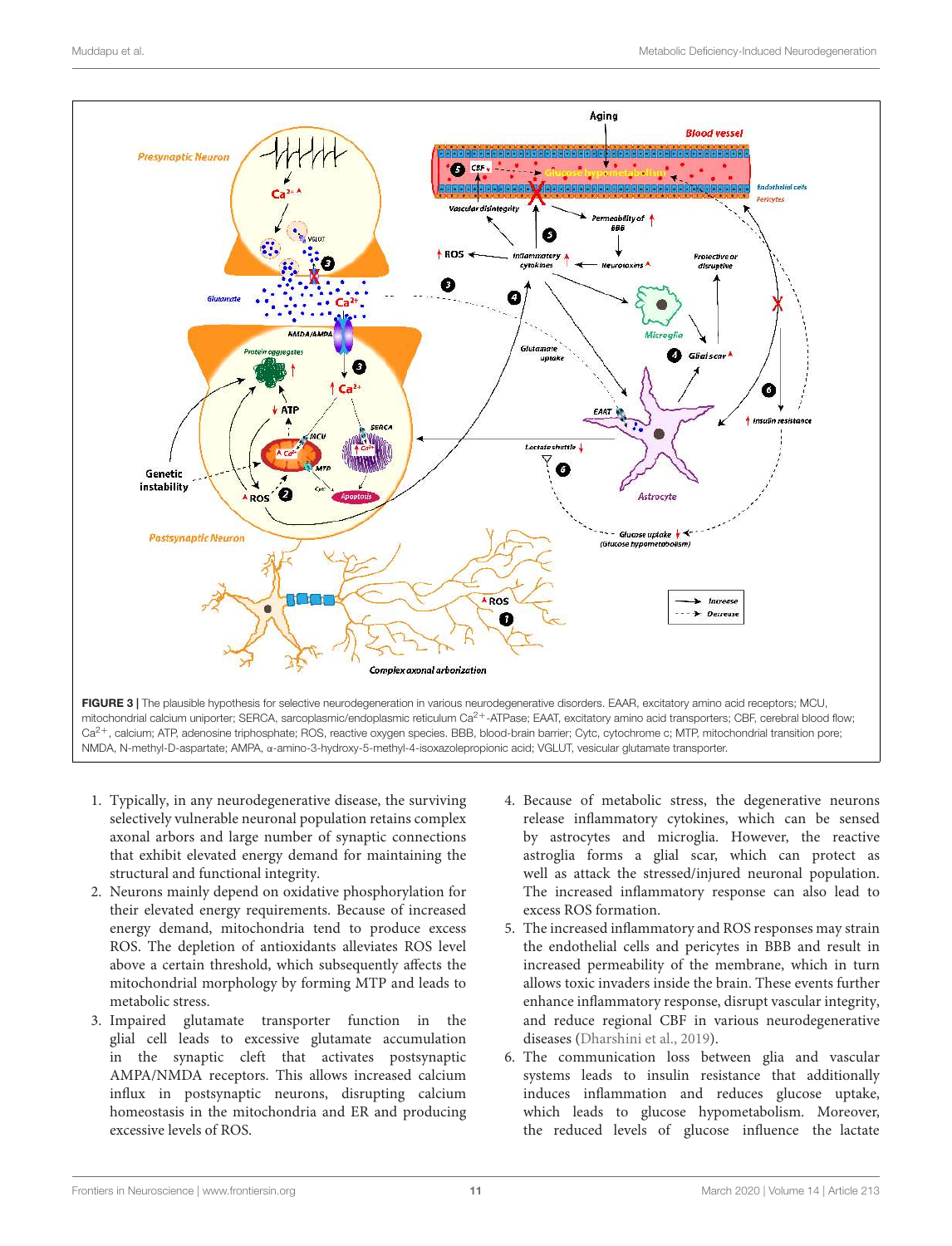shuttle, which in turn results in diminished oxidative phosphorylation.

All the above events impose significant metabolic stress on the neural populations that are already selectively vulnerable due to their distinct structural and functional characteristics. Along with this energy crisis, additional cytotoxic factors, such as protein aggregation, genetic risk factors, and calcium load, expand the vulnerability of these neurons at a higher rate compared to others. This shows an imbalance between energy supply and demand, which seriously challenges the survivability of the energy-craving neuron and leads to selective neurodegeneration.

## **CONCLUSION**

Neurons that are selectively vulnerable to metabolic deficiency possess complex arboreal structures and functional responsibilities and therefore require an enormous amount of energy for their survival. The increased production of ATP leads to an increase in ROS formation in mitochondria, which indirectly affects the mitochondrial quality control and respiratory chain enzymes (energy metabolizing enzymes), and, in turn, leads to metabolic stress. Furthermore, dysfunction in glutamate receptors and transporters may hyperexcite postsynaptic neurons, which in turn causes calcium accumulation inside the mitochondria and ER that drives neuronal cells to metabolic stress. In addition, damaged/injured neurons send inflammatory signals that lead to activation of microglia and reactive astrocytes. The increased immune response may affect endothelial cells in BBB that impacts

## **REFERENCES**

- Abbott, N. J. (2002). Astrocyte-endothelial interactions and blood-brain barrier permeability. J. Anat. 200, 629–638. doi: 10.1046/j.1469-7580.2002.00064.x
- Adami, P. V. M., Quijano, C., Magnani, N., Galeano, P., Evelson, P., Cassina, A., et al. (2017). Synaptosomal bioenergetic defects are associated with cognitive impairment in a transgenic rat model of early Alzheimer's disease. J. Cereb. Blood Flow Metab. 37, 69–84. doi: 10.1177/0271678X15615132
- Ahmed, R. M., Irish, M., Piguet, O., Halliday, G. M., Ittner, L. M., Farooqi, S., et al. (2016). Amyotrophic lateral sclerosis and frontotemporal dementia: distinct and overlapping changes in eating behaviour and metabolism. Lancet Neurol. 15, 332–342. doi: 10.1016/S1474-4422(15)00380-4
- Akila Parvathy, Dharshini, S., Taguchi, Y., and Michael Gromiha, M. (2019). Exploring the selective vulnerability in Alzheimer disease using tissue specific variant analysis. Genomics 111, 936–949. doi: 10.1016/j.ygeno.2018.05.024
- Albin, R. L., and Greenamyre, J. T. (1992). Alternative excitotoxic hypotheses. Neurology 42, 733–738. doi: 10.1212/WNL.42.4.733
- Albin, R. L., Reiner, A., Anderson, K. D., Dure, L. S., Handelin, B., Balfour, R., et al. (1992). Preferential loss of striato−external pallidal projection neurons in presymptomatic Huntington's disease. Ann. Neurol. 31, 425–430. doi: 10.1002/ ana.410310412
- Alexianu, M. E., Ho, B. −K., Mohamed, A. H., La Bella, V., Smith, R. G., and Appel, S. H. (1994). The role of calcium−binding proteins in selective motoneuron vulnerability in amyotrophic lateral sclerosis. Ann. Neurol. 36, 846–858. doi: 10.1002/ana.410360608
- Alvarez, J. I., Katayama, T., and Prat, A. (2013). Glial influence on the blood brain barrier. Glia 61, 1939–1958. doi: 10.1002/glia.22575
- Antonini, A., Leenders, K. L., Spiegel, R., Meier, D., Vontobel, P., Weigell-Weber, M., et al. (1996). Striatal glucose metabolism and dopamine D2 receptor binding

vascular integrity and cerebral blood pressure, which in turn leads to reduced CBF and increased insulin resistance. This may contribute toward glucose hypometabolism, resulting in lesser lactate uptake and affecting oxidative phosphorylation in the vulnerable neuron. Along with this tremendous metabolic stress, an additional toxic substance, protein aggregation, and glutamate excitotoxicity may affect these energy-craving neurons at a higher rate compared to other neurons. Based on the above observations, we propose an integrative theory for neurodegeneration, which suggests that these neuronal populations crave for energy, and any deterioration in the energy supply may perturb these neurons immensely. Restoration of metabolic function may save these vulnerable neurons from going down the path of neurodegeneration.

## AUTHOR CONTRIBUTIONS

VM and SD equally contributed to writing the main text and gathering all references. VC and MG contributed to editing the manuscript drafts, providing insight into structure, and material that should be included.

## ACKNOWLEDGMENTS

We want to thank Ananyaa Sridhar, Sandeep Nair, Bhadra S. Kumar, Dipayan Biswas, Sherlyn Jemimah, Nisha Muralidharan, and Dr. Ravali Gourishetti for their contributions in the preparation of this manuscript.

in asymptomatic gene carriers and patients with Huntington's disease. Brain 119, 2085–2095. doi: 10.1093/brain/119.6.2085

- Arrasate, M., and Finkbeiner, S. (2012). Protein aggregates in Huntington's disease. Exp. Neurol. 238, 1–11. doi: 10.1016/j.expneurol.2011.12.013
- Assefa, B. T., Gebre, A. K., and Altaye, B. M. (2018). Reactive astrocytes as drug target in Alzheimer's Disease. Biomed Res. Int. 2018:4160247. doi: 10.1155/2018/ 4160247
- Augood, S. J., Faull, R. L. M., Love, D. R., and Emson, P. C. (1996). Reduction in enkephalin and substance P messenger RNA in the striatum of early grade Huntington's disease: a detailed cellular in situ hybridization study. Neuroscience 72, 1023–1036. doi: 10.1016/0306-4522(95)00595-1
- Bhatti, J. S., Bhatti, G. K., and Reddy, P. H. (2017). Mitochondrial dysfunction and oxidative stress in metabolic disorders — A step towards mitochondria based therapeutic strategies. Biochim. Biophys. Acta Mol. Basis Dis. 1863, 1066–1077. doi: 10.1016/j.bbadis.2016.11.010
- Bissonnette, S., Vaillancourt, M., Hébert, S. S., Drolet, G., and Samadi, P. (2013). Striatal pre-enkephalin overexpression improves huntington's disease symptoms in the R6/2 mouse model of huntington's disease. PLoS One 8:e75099. doi: 10.1371/journal.pone.0075099
- Björklund, A., and Dunnett, S. B. (2007). Dopamine neuron systems in the brain: an update. Trends Neurosci. 30, 194–202. doi: 10.1016/j.tins.2007.03.006
- Blandini, F. (2001). The role of the subthalamic nucleus in the pathophysiology of Parkinson's disease. Funct. Neurol. 16, 99–106.
- Bolam, J. P., and Pissadaki, E. K. (2012). Living on the edge with too many mouths to feed: Why dopamine neurons die. Mov. Disord. 27, 1478–1483. doi: 10.1002/mds.25135
- Booth, H. D. E., Hirst, W. D., and Wade-Martins, R. (2017). The role of astrocyte dysfunction in Parkinson's disease pathogenesis. Trends Neurosci. 40, 358–370. doi: 10.1016/j.tins.2017.04.001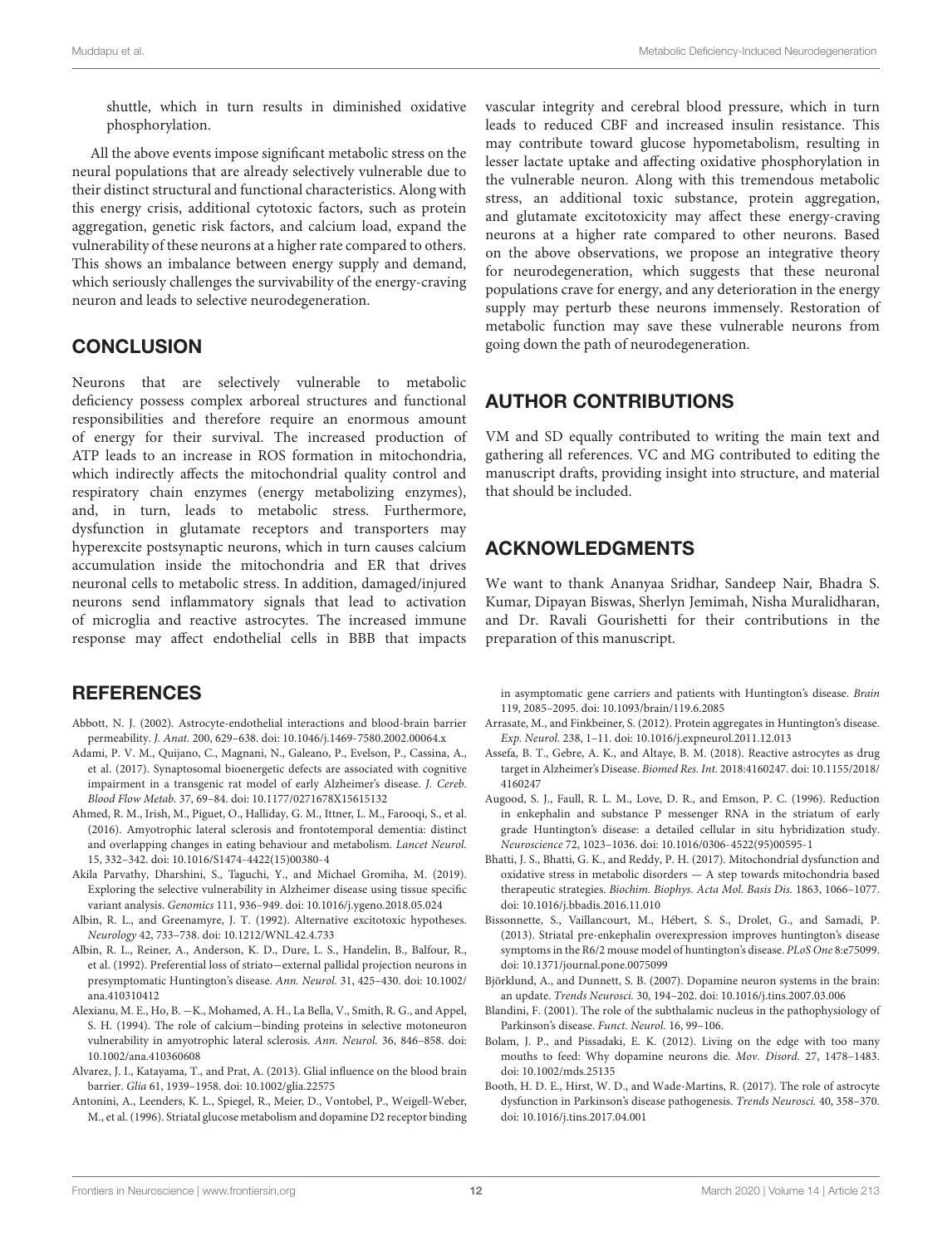- Borghammer, P. (2018). How does parkinson's disease begin? Perspectives on neuroanatomical pathways, prions, and histology. Mov. Disord. 33, 48–57. doi: 10.1002/mds.27138
- Boumezbeur, F., Mason, G. F., de Graaf, R. A., Behar, K. L., Cline, G. W., Shulman, G. I., et al. (2010). Altered brain mitochondrial metabolism in healthy aging as assessed by in vivo magnetic resonance spectroscopy. J. Cereb. Blood Flow Metab. 30, 211–221. doi: 10.1038/jcbfm.2009.197
- Bouteloup, C., Desport, J. C., Clavelou, P., Guy, N., Derumeaux-Burel, H., Ferrier, A., et al. (2009). Hypermetabolism in ALS patients: an early and persistent phenomenon. J. Neurol. 256, 1236–1242. doi: 10.1007/s00415-009-5100-z
- Braak, H., Ghebremedhin, E., Rüb, U., Bratzke, H., and Del Tredici, K. (2004). Stages in the development of Parkinson's disease-related pathology. Cell Tissue Res. 318, 121–134. doi: 10.1007/s00441-004-0956-9
- Brahmachari, S., Lee, S., Kim, S., Yuan, C., Karuppagounder, S. S., Ge, P., et al. (2019). Parkin interacting substrate zinc finger protein 746 is a pathological mediator in Parkinson's disease. Brain 142, 2380–2401. doi: 10.1093/brain/ awz172
- Brandstater, M. E., and Lambert, E. H. (1973). "Motor unit anatomy. Type and spatial arrangement of muscle fibers," in New Developments in Electromyography and Clinical Neurophysiology, ed. J. E. Desmedt (Basel: S. Karger AG), 14–22. doi: 10.1159/000394021
- Brichta, L., and Greengard, P. (2014). Molecular determinants of selective dopaminergic vulnerability in Parkinson's disease: an update. Front. Neuroanat. 8:152. doi: 10.3389/fnana.2014.00152
- Brundin, P., Ma, J., and Kordower, J. H. (2016). How strong is the evidence that Parkinson's disease is a prion disorder? Curr. Opin. Neurol. 29, 459–466. doi: 10.1097/WCO.0000000000000349
- Brundin, P., and Melki, R. (2017). Prying into the prion hypothesis for Parkinson's disease. J. Neurosci. 37, 9808–9818. doi: 10.1523/JNEUROSCI.1788-16.2017
- Brustovetsky, N., Brustovetsky, T., Purl, K. J., Capano, M., Crompton, M., and Dubinsky, J. M. (2003). Increased susceptibility of striatal mitochondria to calcium-induced permeability transition. J. Neurosci. 23, 4858–4867. doi: 10. 1523/JNEUROSCI.23-12-04858.2003
- Büeler, H. (2009). Impaired mitochondrial dynamics and function in the pathogenesis of Parkinson's disease. Exp. Neurol. 218, 235–246. doi: 10.1016/ j.expneurol.2009.03.006
- Burbulla, L. F., Song, P., Mazzulli, J. R., Zampese, E., Wong, Y. C., Jeon, S., et al. (2017). Dopamine oxidation mediates mitochondrial and lysosomal dysfunction in Parkinson's disease. Science 357, 1255–1261. doi: 10.1126/ science.aam9080
- Camilleri, A., Zarb, C., Caruana, M., Ostermeier, U., Ghio, S., Högen, T., et al. (2013). Mitochondrial membrane permeabilisation by amyloid aggregates and protection by polyphenols. Biochim. Biophys. Acta Biomembr. 1828, 2532–2543. doi: 10.1016/j.bbamem.2013.06.026
- Carriedo, S. G., Sensi, S. L., Yin, H. Z., and Weiss, J. H. (2000). AMPA exposures induce mitochondrial Ca 2+ overload and ROS generation in spinal motor neurons in vitro. J. Neurosci. 20, 240–250. doi: 10.1523/JNEUROSCI.20-01- 00240.2000
- Castelli, V., Benedetti, E., Antonosante, A., Catanesi, M., Pitari, G., Ippoliti, R., et al. (2019). Neuronal cells rearrangement during aging and neurodegenerative disease: metabolism, oxidative stress and organelles dynamic. Front. Mol. Neurosci. 12:132. doi: 10.3389/fnmol.2019.00132
- Castilho, R. F., Hansson, O., Ward, M. W., Budd, S. L., and Nicholls, D. G. (1998). Mitochondrial control of acute glutamate excitotoxicity in cultured cerebellar granule cells. J. Neurosci. 18, 10277–10286. doi: 10.1523/JNEUROSCI.18-24- 10277.1998
- Chauhan, A., and Jeans, A. F. (2015). Is parkinson's disease truly a prion-like disorder? An appraisal of current evidence. Neurol. Res. Int. 2015, doi: 10.1155/ 2015/345285
- Chen, X., and Pan, W. (2015). The treatment strategies for neurodegenerative diseases by integrative medicine. Integr. Med. Int. 1, 223–225. doi: 10.1159/ 000381546
- Chip, S., Nitsch, C., Wellmann, S., and Kapfhammer, J. P. (2013). Subfield-specific neurovascular remodeling in the entorhino-hippocampal- organotypic slice culture as a response to oxygen-glucose deprivation and excitotoxic cell death. J. Cereb. Blood Flow Metab. 33, 508–518. doi: 10.1038/jcbfm.2012.190
- Chung, C. Y., Seo, H., Sonntag, K. C., Brooks, A., Lin, L., and Isacson, O. (2005). Cell type-specific gene expression of midbrain dopaminergic neurons reveals

molecules involved in their vulnerability and protection. Hum. Mol. Genet. 14, 1709–1725. doi: 10.1093/hmg/ddi178

- Clarke, L. E., Liddelow, S. A., Chakraborty, C., Münch, A. E., Heiman, M., and Barres, B. A. (2018). Normal aging induces A1-like astrocyte reactivity. Proc. Natl. Acad. Sci. U.S.A. 115, E1896–E1905. doi: 10.1073/pnas.1800165115
- Connolly, N. M. C., Düssmann, H., Anilkumar, U., Huber, H. J., and Prehn, J. H. M. (2014). Single-cell imaging of bioenergetic responses to neuronal excitotoxicity and oxygen and glucose deprivation. J. Neurosci. 34, 10192–10205. doi: 10.1523/ JNEUROSCI.3127-13.2014
- Conradi, S., and Ronnevi, L. O. (1993). Selective vulnerability of alpha motor neurons in ALS: relation to autoantibodies toward acetylcholinesterase (AChE) in ALS patients. Brain Res. Bull. 30, 369–371. doi: 10.1016/0361-9230(93) 90267-f
- Craft, S. (2007). Insulin resistance and Alzheimer's disease pathogenesis: potential mechanisms and implications for treatment. Curr. Alzheimer Res. 4, 147–152. doi: 10.2174/156720507780362137
- Craft, S. (2009). The role of metabolic disorders in alzheimer disease and vascular dementia. Arch. Neurol. 66, 300–305. doi: 10.1001/archneurol.2009.27
- Craft, S., Peskind, E., Schwartz, M. W., Schellenberg, G. D., Raskind, M., and Porte, D. (1998). Cerebrospinal fluid and plasma insulin levels in Alzheimer's disease: relationship to severity of dementia and apolipoprotein E genotype. Neurology 50, 164–168. doi: 10.1212/WNL.50.1.164
- Cudkowicz, M., and Kowall, N. W. (1990). Degeneration of pyramidal projection neurons in Huntington's disease cortex. Ann. Neurol. 27, 200–204. doi: 10.1002/ ana.410270217
- Dai, W., Lopez, O. L., Carmichael, O. T., Becker, J. T., Kuller, L. H., and Gach, H. M. (2009). Mild cognitive impairment and alzheimer disease: patterns of altered cerebral blood flow at MR imaging. Radiology 250, 856–866. doi: 10. 1148/radiol.2503080751
- Damier, P., Hirsch, E. C., Agid, Y., and Graybiel, A. M. (1999). The substantia nigra of the human brain. Brain 122, 1437–1448. doi: 10.1093/brain/122.8. 1437
- Dauer, W., and Przedborski, S. (2003). Parkinson's disease: mechanisms and models. Neuron 39, 889–909. doi: 10.1016/S0896-6273(03)00568-3
- De Jong, G. I, Farkas, E., Stienstra, C. M., Plass, J. R. M., Keijser, J. N., de la Torre, J. C., et al. (1999). Cerebral hypoperfusion yields capillary damage in the hippocampal CA1 area that correlates with spatial memory impairment. Neuroscience 91, 203–210. doi: 10.1016/S0306-4522(98)00659-9
- De Jong, G. I., Naber, P. A., Van Der Zee, E. A., Thompson, L. T., Disterhoft, J. F., and Luiten, P. G. M. (1996). Age-related loss of calcium binding proteins in rabbit hippocampus. Neurobiol. Aging 17, 459–465. doi: 10.1016/0197-4580(96) 00030-9
- de Leon, M. J., Ferris, S. H., George, A. E., Reisberg, B., Christman, D. R., Kricheff, I. I., et al. (1983). Computed tomography and positron emission transaxial tomography evaluations of normal aging and Alzheimer's disease. J. Cereb. Blood Flow Metab. 3, 391–394. doi: 10.1038/jcbfm.1983.57
- De Vos, K. J., Chapman, A. L., Tennant, M. E., Manser, C., Tudor, E. L., Lau, K.- F., et al. (2007). Familial amyotrophic lateral sclerosis-linked SOD1 mutants perturb fast axonal transport to reduce axonal mitochondria content. Hum. Mol. Genet. 16, 2720–2728. doi: 10.1093/hmg/ddm226
- Deister, C. A., Teagarden, M. A., Wilson, C. J., and Paladini, C. A. (2009). An intrinsic neuronal oscillator underlies dopaminergic neuron bursting. J. Neurosci. 29, 15888–15897. doi: 10.1523/JNEUROSCI.4053-09.2009
- Derejko, M., Sławek, J., Lass, P., and Nyka, W. M. (2001). Cerebral blood flow changes in Parkinson?s disease associated with dementia. Nucl. Med. Rev. Cent. East. Eur. 4, 123–127.
- Devi, L., Raghavendran, V., Prabhu, B. M., Avadhani, N. G., and Anandatheerthavarada, H. K. (2008). Mitochondrial import and accumulation of α-synuclein impair complex I in human dopaminergic neuronal cultures and Parkinson disease brain. J. Biol. Chem. 283, 9089–9100. doi: 10.1074/jbc.M710012200
- Devine, M. J., and Kittler, J. T. (2018). Mitochondria at the neuronal presynapse in health and disease. Nat. Rev. Neurosci. 19, 63–80. doi: 10.1038/nrn.2017.170
- Dharshini, S. A. P., Taguchi, Y., and Gromiha, M. M. (2019). Investigating the energy crisis in Alzheimer disease using transcriptome study. Sci. Rep. 9:18509. doi: 10.1038/s41598-019-54782-y
- Di Maio, R., Barrett, P. J., Hoffman, E. K., Barrett, C. W., Zharikov, A., Borah, A., et al. (2016). α-synuclein binds to TOM20 and inhibits mitochondrial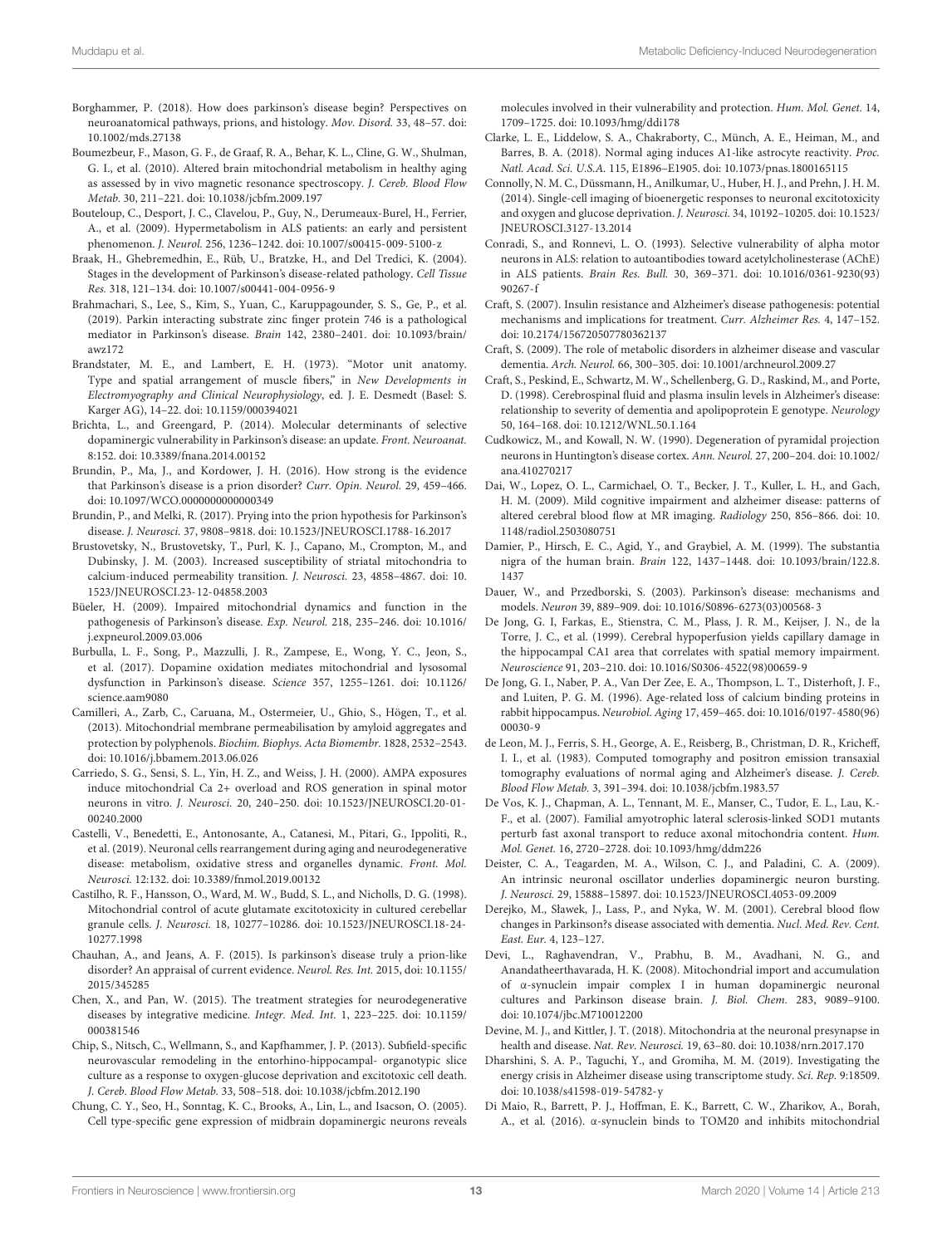protein import in Parkinson's disease. Sci. Transl. Med. 8:342ra78. doi: 10.1126/ scitranslmed.aaf3634

- Dupuis, L., Pradat, P.-F., Ludolph, A. C., and Loeffler, J.-P. (2011). Energy metabolism in amyotrophic lateral sclerosis. Lancet Neurol. 10, 75–82. doi: 10.1016/S1474-4422(10)70224-6
- Durães, F., Pinto, M., and Sousa, E. (2018). Old drugs as new treatments for neurodegenerative diseases. Pharmaceuticals 11:44. doi: 10.3390/ph11020044
- Duvernoy, H. M., Cattin, F., Risold, P. Y., Vannson, J. L., and Gaudron, M. (2013). The human Hippocampus: Functional Anatomy, Vascularization and Serial Sections With MRI, Fourth Edition. Berlin: Springer. doi: 10.1007/978- 3-642-33603-4
- Ehrlich, M. E. (2012). Huntington's disease and the striatal medium spiny neuron: cell-autonomous and non-cell-autonomous mechanisms of disease. Neurotherapeutics 9, 270–284. doi: 10.1007/s13311-012-0112-2
- Esposito, Z., Belli, L., Toniolo, S., Sancesario, G., Bianconi, C., and Martorana, A. (2013). Amyloid β, glutamate, excitotoxicity in alzheimer's disease: are we on the right track? CNS Neurosci. Ther. 19, 549–555. doi: 10.1111/cns.12095
- Estakhr, J., Abazari, D., Frisby, K., McIntosh, J. M., and Nashmi, R. (2017). Differential control of dopaminergic excitability and locomotion by cholinergic inputs in mouse substantia nigra. Curr. Biol. 27, 1900.e4–1914.e4. doi: 10.1016/ j.cub.2017.05.084
- Estrada Sánchez, A. M., Mejía-Toiber, J., and Massieu, L. (2008). Excitotoxic neuronal death and the pathogenesis of huntington's disease. Arch. Med. Res. 39, 265–276. doi: 10.1016/j.arcmed.2007.11.011
- Fearnley, J. M., and Lees, A. J. (1991). Ageing and Parkinson's disease: substantia nigra regional selectivity. Brain 114(Pt 5), 2283–2301. doi: 10.1093/brain/114.5. 2283
- Federico, A., Cardaioli, E., Da Pozzo, P., Formichi, P., Gallus, G. N., and Radi, E. (2012). Mitochondria, oxidative stress and neurodegeneration. J. Neurol. Sci. 322, 254–262. doi: 10.1016/j.jns.2012.05.030
- Foehring, R. C., Zhang, X. F., Lee, J. C. F., and Callaway, J. C. (2009). Endogenous calcium buffering capacity of substantia nigral dopamine neurons. J. Neurophysiol. 102, 2326–2333. doi: 10.1152/jn.00038.2009
- Förstl, H., and Kurz, A. (1999). Clinical features of Alzheimer's disease. Eur. Arch. Psychiatry Clin. Neurosci. 249, 288–290. doi: 10.1007/s004060050101
- Freeman, L. R., and Keller, J. N. (2012). Oxidative stress and cerebral endothelial cells: Regulation of the blood-brain-barrier and antioxidant based interventions. Biochim. Biophys. Acta Mol. Basis Dis. 1822, 822–829. doi: 10. 1016/j.bbadis.2011.12.009
- Fu, H., Hardy, J., and Duff, K. E. (2018). Selective vulnerability in neurodegenerative diseases. Nat. Neurosci. 21, 1350–1358. doi: 10.1038/ s41593-018-0221-2
- Fuller, S., Steele, M., and Münch, G. (2010). Activated astroglia during chronic inflammation in Alzheimer's disease-Do they neglect their neurosupportive roles? Mutat. Res. Fundam. Mol. Mech. Mutagen. 690, 40–49. doi: 10.1016/j. mrfmmm.2009.08.016
- Gabuzda, D., Busciglio, J., Chen, L. B., Matsudaira, P., and Yankner, B. A. (1994). Inhibition of energy metabolism alters the processing of amyloid precursor protein and induces a potentially amyloidogenic derivative. J. Biol. Chem. 269, 13623–13628.
- Gan, L., Cookson, M. R., Petrucelli, L., and La Spada, A. R. (2018). Converging pathways in neurodegeneration, from genetics to mechanisms. Nat. Neurosci. 21, 1300–1309. doi: 10.1038/s41593-018-0237-7
- Garbuzova-Davis, S., and Sanberg, P. R. (2014). Blood-CNS barrier impairment in ALS patients versus an animal model. Front. Cell. Neurosci. 8:21. doi: 10.3389/ fncel.2014.00021
- Gardiner, P. F. (1993). Physiological properties of motoneurons innervating different muscle unit types in rat gastrocnemius. J. Neurophysiol. 69, 1160–1170. doi: 10.1152/jn.1993.69.4.1160
- Gaspar, P., Ben Jelloun, N., and Febvret, A. (1994). Sparing of the dopaminergic neurons containing Calbindin-D28k and of the dopaminergic mesocortical projections in weaver mutant mice. Neuroscience 61, 293–305. doi: 10.1016/ 0306-4522(94)90232-1
- Gasparini, L., Racchi, M., Benussi, L., Curti, D., Binetti, G., Bianchetti, A., et al. (1997). Effect of energy shortage and oxidative stress on amyloid precursor protein metabolism in COS cells. Neurosci. Lett. 231, 113–117. doi: 10.1016/ S0304-3940(97)00536-3
- Genç, B., Jara, J. H., Schultz, M. C., Manuel, M., Stanford, M. J., Gautam, M., et al. (2016). Absence of UCHL 1 function leads to selective motor neuropathy. Ann. Clin. Transl. Neurol. 3, 331–345. doi: 10.1002/acn3.298
- Gerfen, C. R., Baimbridge, K. G., and Miller, J. J. (1985). The neostriatal mosaic: compartmental distribution of calcium-binding protein and parvalbumin in the basal ganglia of the rat and monkey. Proc. Natl. Acad. Sci. U.S.A. 82, 8780–8784. doi: 10.1073/pnas.82.24.8780
- German, D. C., Manaye, K., Smith, W. K., Woodward, D. J., and Saper, C. B. (1989). Midbrain dopaminergic cell loss in Parkinson's disease: computer visualization. Ann. Neurol. 26, 507–514. doi: 10.1002/ana.410260403
- German, D. C., Manaye, K. F., Sonsalla, P. K., and Brooks, B. A. (1992). Midbrain dopaminergic cell loss in Parkinson's disease and MPTP-induced parkinsonism: sparing of calbindin-D28k-containing cells. Ann. N. Y. Acad. Sci. 648, 42–62. doi: 10.1111/j.1749-6632.1992.tb24523.x
- Giguère, N., Delignat-Lavaud, B., Herborg, F., Voisin, A., Li, Y., Jacquemet, V., et al. (2019). Increased vulnerability of nigral dopamine neurons after expansion of their axonal arborization size through D2 dopamine receptor conditional knockout. PLoS Genet. 15:e1008352. doi: 10.1371/journal.pgen.1008352
- Glass, C. K., Saijo, K., Winner, B., Marchetto, M. C., and Gage, F. H. (2010). Mechanisms underlying inflammation in neurodegeneration. Cell 140, 918– 934. doi: 10.1016/j.cell.2010.02.016
- Glass, M., Dragunow, M., and Faull, R. L. M. (2000). The pattern of neurodegeneration in Huntington's disease: a comparative study of cannabinoid, dopamine, adenosine and GABAA receptor alterations in the human basal ganglia in Huntington's disease. Neuroscience 97, 505–519. doi: 10.1016/S0306-4522(00)00008-7
- Goldin, A., Beckman, J. A., Schmidt, A. M., and Creager, M. A. (2006). Advanced glycation end products: sparking the development of diabetic vascular injury. Circulation 114, 597–605. doi: 10.1161/CIRCULATIONAHA.106.621854
- Goldman, S. M. (2014). Environmental toxins and Parkinson's disease. Annu. Rev. Pharmacol. Toxicol. 54, 141–164. doi: 10.1146/annurev-pharmtox-011613- 135937
- Grafton, S. T., Mazziotta, J. C., Pahl, J. J., George-Hyslop, P. St, Haines, J. L., Gusella, J., et al. (1992). Serial changes of cerebral glucose metabolism and caudate size in persons at risk for huntington's disease. Arch. Neurol. 49, 1161–1167. doi: 10.1001/archneur.1992.00530350075022
- Greene, J. G., Dingledine, R., and Greenamyre, J. T. (2005). Gene expression profiling of rat midbrain dopamine neurons: implications for selective vulnerability in parkinsonism. Neurobiol. Dis. 18, 19–31. doi: 10.1016/j.nbd. 2004.10.003
- Gregory, J. M., Livesey, M. R., McDade, K., Selvaraj, B. T., Barton, S. K., Chandran, S., et al. (2019). Dysregulation of AMPA receptor subunit expression in sporadic ALS post−mortem brain. J. Pathol. 250, 67–78. doi: 10.1002/path.5351 path.5351.
- Gu, M., Gash, M. T., Mann, V. M., Javoy-Agid, F., Cooper, J. M., and Schapira, A. H. V. (1996). Mitochondrial defect in Huntington's disease caudate nucleus. Ann. Neurol. 39, 385–389. doi: 10.1002/ana.410390317
- Guan, J., Pavlovic, D., Dalkie, N., Waldvogel, H. J., O'Carroll, S. J., Green, C. R., et al. (2013). Vascular degeneration in parkinsons disease. Brain Pathol. 23, 154–164. doi: 10.1111/j.1750-3639.2012.00628.x
- Gundersen, V. (2010). Protein aggregation in Parkinson's disease. Acta Neurol. Scand. 122, 82–87. doi: 10.1111/j.1600-0404.2010.01382.x
- Haberman, R. P., Branch, A., and Gallagher, M. (2017). Targeting neural hyperactivity as a treatment to stem progression of late-onset Alzheimer's disease. Neurotherapeutics 14, 662–676. doi: 10.1007/s13311-017-0541-z
- Haddad, D., and Nakamura, K. (2015). Understanding the susceptibility of dopamine neurons to mitochondrial stressors in Parkinson's disease. FEBS Lett. 589, 3702–3713. doi: 10.1016/j.febslet.2015.10.021
- Halestrap, A. P., Woodfield, K. Y., and Connern, C. P. (1997). Oxidative stress, thiol reagents, and membrane potential modulate the mitochondrial permeability transition by affecting nucleotide binding to the adenine nucleotide translocase. J. Biol. Chem. 272, 3346–3354. doi: 10.1074/jbc.272.6.3346
- Han, I., You, Y., Kordower, J. H., Brady, S. T., and Morfini, G. A. (2010). Differential vulnerability of neurons in Huntington's disease: the role of cell type-specific features. J. Neurochem. 113, 1073–1091. doi: 10.1111/j.1471-4159.2010.06672.x
- Hansson, O., Petersén, Å, Leist, M., Nicotera, P., Castilho, R. F., and Brundin, P. (1999). Transgenic mice expressing a Huntington's disease mutation are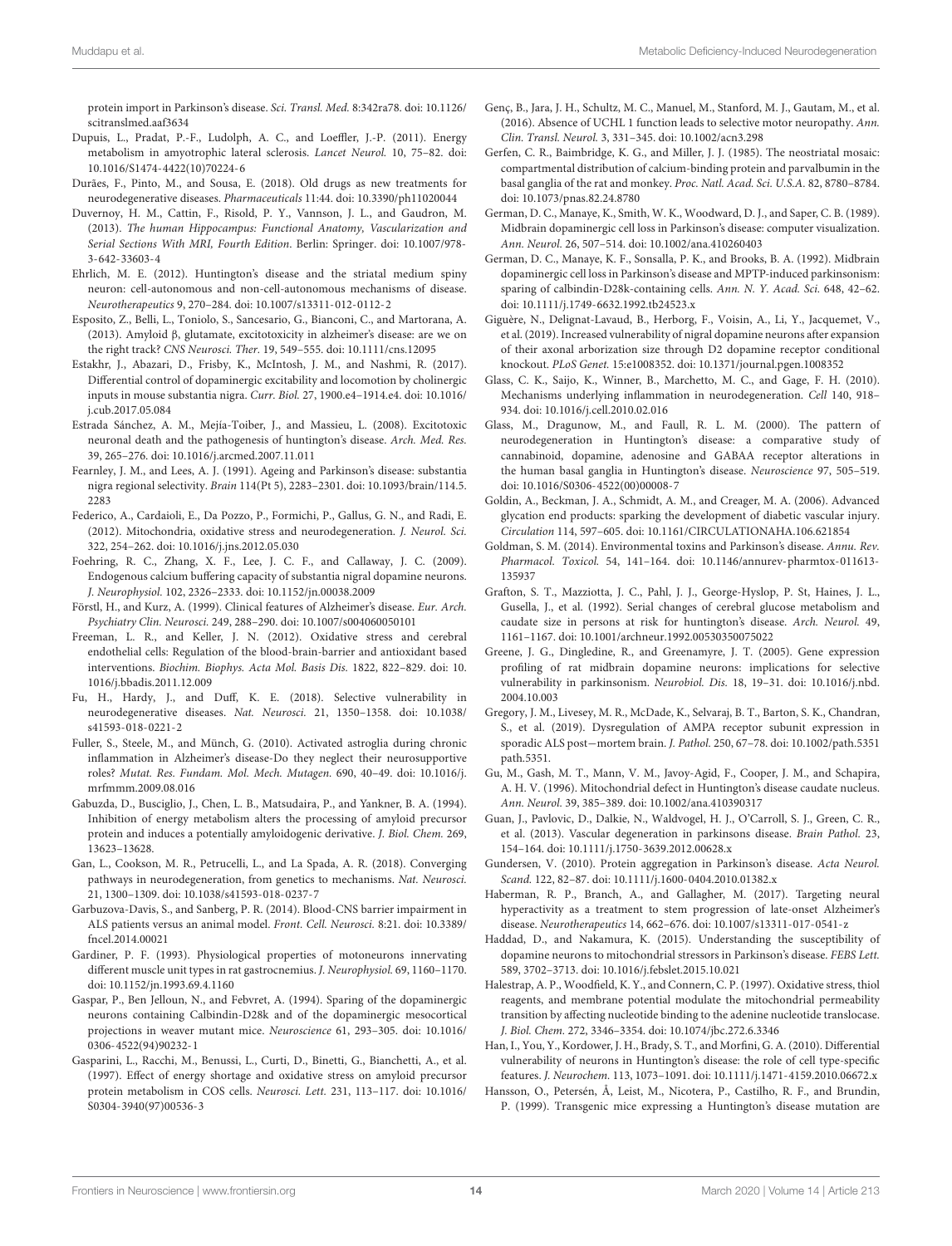resistant to quinolinic acid-induced striatal excitotoxicity. Proc. Natl. Acad. Sci. U.S.A. 96, 8727–8732. doi: 10.1073/pnas.96.15.8727

- Hasselbalch, S. G., Oberg, G., Sørensen, S. A., Andersen, A. R., Waldemar, G., Schmidt, J. F., et al. (1992). Reduced regional cerebral blood flow in Huntington's disease studied by SPECT. J. Neurol. Neurosurg. Psychiatry 55, 1018–1023. doi: 10.1136/jnnp.55.11.1018
- Hawkes, C. H., Del Tredici, K., and Braak, H. (2007). Parkinson's disease: a dualhit hypothesis. Neuropathol. Appl. Neurobiol. 33, 599–614. doi: 10.1111/j.1365- 2990.2007.00874.x
- Hedreen, J. C., Peyser, C. E., Folstein, S. E., and Ross, C. A. (1991). Neuronal loss in layers V and VI of cerebral cortex in Huntington's disease. Neurosci. Lett. 133, 257–261. doi: 10.1016/0304-3940(91)90583-F
- Hegedus, J., Putman, C. T., and Gordon, T. (2007). Time course of preferential motor unit loss in the SOD1G93A mouse model of amyotrophic lateral sclerosis. Neurobiol. Dis. 28, 154–164. doi: 10.1016/j.nbd.2007.07.003
- Heng, M. Y., Detloff, P. J., Wang, P. L., Tsien, J. Z., and Albin, R. L. (2009). In vivo evidence for NMDA receptor-mediated excitotoxicity in a murine genetic model of huntington disease. J. Neurosci. 29, 3200–3205. doi: 10.1523/ JNEUROSCI.5599-08.2009
- Her, L. S., and Goldstein, L. S. B. (2008). Enhanced sensitivity of striatal neurons to axonal transport defects induced by mutant huntingtin. J. Neurosci. 28, 13662–13672. doi: 10.1523/JNEUROSCI.4144-08.2008
- Hering, T., Birth, N., Taanman, J.-W., and Orth, M. (2015). Selective striatal mtDNA depletion in end-stage Huntington's disease R6/2 mice. Exp. Neurol. 266, 22–29. doi: 10.1016/j.expneurol.2015.02.004
- Hirsch, E., Graybiel, A. M., and Agid, Y. A. (1988). Melanized dopaminergic neurons are differentially susceptible to degeneration in Parkinson's disease. Nature 334, 345–348. doi: 10.1038/334345a0
- Hock, C., Villringer, K., Müller-Spahn, F., Wenzel, R., Heekeren, H., Schuh-Hofer, S., et al. (1997). Decrease in parietal cerebral hemoglobin oxygenation during performance of a verbal fluency task in patients with Alzheimer's disease monitored by means of near-infrared spectroscopy (NIRS) - Correlation with simultaneous rCBF-PET measurements. Brain Res. 755, 293–303. doi: 10.1016/ S0006-8993(97)00122-4
- Hof, P. R., and Morrison, J. H. (2004). The aging brain: morphomolecular senescence of cortical circuits. Trends Neurosci. 27, 607–613. doi: 10.1016/j.tins. 2004.07.013
- Hof, P. R., Rosenthal, R. E., and Fiskum, G. (1996). Distribution of neurofilament protein and calcium-binding proteins parvalbumin, calbindin, and calretinin in the canine hippocampus. J. Chem. Neuroanat. 11, 1–12. doi: 10.1016/0891- 0618(96)00117-2
- Huisman, M. H. B., Seelen, M., Van Doormaal, P. T. C., De Jong, S. W., De Vries, J. H. M., Van Der Kooi, A. J., et al. (2015). Effect of presymptomatic body mass index and consumption of fat and alcohol on amyotrophic lateral sclerosis. JAMA Neurol. 72, 1155–1162. doi: 10.1001/jamaneurol.2015.1584
- Humbert, S., Bryson, E. A., Cordelières, F. P., Connors, N. C., Datta, S. R., Finkbeiner, S., et al. (2002). The IGF-1/Akt pathway is neuroprotective in Huntington's disease and involves huntingtin phosphorylation by Akt. Dev. Cell 2, 831–837. doi: 10.1016/S1534-5807(02)00188-0
- Hunot, S., Vila, M., Teismann, P., Davis, R. J., Hirsch, E. C., Przedborski, S., et al. (2004). JNK-mediated induction of cyclooxygenase 2 is required for neurodegeneration in a mouse model of Parkinson's disease. Proc. Natl. Acad. Sci. U.S.A. 101, 665–670. doi: 10.1073/pnas.0307453101
- Ilieva, H., Polymenidou, M., and Cleveland, D. W. (2009). Non–cell autonomous toxicity in neurodegenerative disorders: ALS and beyond. J. Cell Biol. 187, 761–772. doi: 10.1083/jcb.200908164
- Ishiguro, H., Yamada, K., Sawada, H., Nishii, K., Ichino, N., Sawada, M., et al. (2001). Age-dependent and tissue-specific CAG repeat instability occurs in mouse knock-in for a mutant Huntington's disease gene. J. Neurosci. Res. 65, 289–297. doi: 10.1002/jnr.1153
- Iwangoff, P., Armbruster, R., Enz, A., and Meier-Ruge, W. (1980). Glycolytic enzymes from human autoptic brain cortex: normal aged and demented cases. Mech. Ageing Dev. 14, 203–209. doi: 10.1016/0047-6374(80) 90120-7
- Jackson, T. C., Rani, A., Kumar, A., and Foster, T. C. (2009). Regional hippocampal differences in AKT survival signaling across the lifespan: Implications for CA1 vulnerability with aging. Cell Death Differ. 16, 439–448. doi: 10.1038/cdd. 2008.171
- Jiang, R., Diaz-Castro, B., Looger, L. L., and Khakh, B. S. (2016). Dysfunctional calcium and glutamate signaling in striatal astrocytes from Huntington's disease model mice. J. Neurosci. 36, 3453–3470. doi: 10.1523/JNEUROSCI.3693-15. 2016
- Johri, A., and Beal, M. F. (2012). Mitochondrial dysfunction in neurodegenerative diseases. J. Pharmacol. Exp. Ther. 342, 619–630. doi: 10.1124/jpet.112.192138
- Kalaria, R. N., and Harik, S. I. (1989). Reduced glucose transporter at the bloodbrain barrier and in cerebral cortex in Alzheimer disease. J. Neurochem. 53, 1083–1088. doi: 10.1111/j.1471-4159.1989.tb07399.x
- Kamphuis, W., Middeldorp, J., Kooijman, L., Sluijs, J. A., Kooi, E. J., Moeton, M., et al. (2014). Glial fibrillary acidic protein isoform expression in plaque related astrogliosis in Alzheimer's disease. Neurobiol. Aging 35, 492–510. doi: 10.1016/j.neurobiolaging.2013.09.035
- Kanak, D. J., Rose, G. M., Zaveri, H. P., and Patrylo, P. R. (2013). Altered network timing in the CA3-CA1 circuit of hippocampal slices from aged mice. PLoS One 8:e61364. doi: 10.1371/journal.pone.0061364
- Kaplan, A., Spiller, K. J., Towne, C., Kanning, K. C., Choe, G. T., Geber, A., et al. (2014). Neuronal matrix metalloproteinase-9 is a determinant of selective neurodegeneration. Neuron 81, 333–348. doi: 10.1016/j.neuron.2013.12.009
- Kawahara, Y., Kwak, S., Sun, H., Ito, K., Hashida, H., Aizawa, H., et al. (2003). Human spinal motoneurons express low relative abundance of GluR2 mRNA: an implication for excitotoxicity in ALS. J. Neurochem. 85, 680–689. doi: 10. 1046/j.1471-4159.2003.01703.x
- Kawamura, Y., Dyck, P. J., Shimono, M., Okazaki, H., Tateishi, J., and Doi, H. (1981). Morphometric comparison of the vulnerability of peripheral motor and sensory neurons in amyotrophic lateral sclerosis. J. Neuropathol. Exp. Neurol. 40, 667–675. doi: 10.1097/00005072-198111000-00008
- Kayser, E. B., Sedensky, M. M., and Morgan, P. G. (2016). Region-specific defects of respiratory capacities in the Ndufs4(KO) mouse brain. PLoS One 11:e0148219. doi: 10.1371/journal.pone.0148219
- Keller, A. F., Gravel, M., and Kriz, J. (2009). Live imaging of amyotrophic lateral sclerosis pathogenesis: disease onset is characterized by marked induction of GFAP in schwann cells. Glia 57, 1130–1142. doi: 10.1002/glia.20836
- Kennedy, L. (2000). Dramatic mutation instability in HD mouse striatum: does polyglutamine load contribute to cell-specific vulnerability in Huntington's disease? Hum. Mol. Genet. 9, 2539–2544. doi: 10.1093/hmg/9.17.2539
- Kernell, D., and Zwaagstra, B. (1981). Input conductance, axonal conduction velocity and cell size among hindlimb motoneurones of the cat. Brain Res. 204, 311–326. doi: 10.1016/0006-8993(81)90591-6
- Kew, J. J., Leigh, P. N., Playford, E. D., Passingham, R. E., Goldstein, L. H., Frackowiak, R. S., et al. (1993). Cortical function in amyotrophic lateral sclerosis. Brain 116, 655–680. doi: 10.1093/brain/116.3.655
- Khakh, B. S. (2019). Astrocyte–neuron interactions in the striatum: insights on identity, form, and function. Trends Neurosci. 42, 617–630. doi: 10.1016/j.tins. 2019.06.003
- Kiaei, M. (2013). New hopes and challenges for treatment of neurodegenerative disorders: great opportunities for young neuroscientists. Basic Clin. Neurosci. 4, 3–4
- Kish, S. J., Bergeron, C., Rajput, A., Dozic, S., Mastrogiacomo, F., Chang, L.-J., et al. (1992). Brain cytochrome oxidase in alzheimer's Disease. J. Neurochem. 59, 776–779. doi: 10.1111/j.1471-4159.1992.tb09439.x
- Koprich, J. B., Reske-Nielsen, C., Mithal, P., and Isacson, O. (2008). Neuroinflammation mediated by IL-1beta increases susceptibility of dopamine neurons to degeneration in an animal model of Parkinson's disease. J. Neuroinflammation 5:8. doi: 10.1186/1742-2094-5-8
- Kordower, J. H., Chu, Y., Hauser, R. A., Freeman, T. B., and Olanow, C. W. (2008). Lewy body-like pathology in long-term embryonic nigral transplants in Parkinson's disease. Nat. Med. 14, 504–506. doi: 10.1038/nm1747
- Korovila, I., Hugo, M., Castro, J. P., Weber, D., Höhn, A., Grune, T., et al. (2017). Proteostasis, oxidative stress and aging. Redox Biol. 13, 550–567. doi: 10.1016/j. redox.2017.07.008
- Kure, S., Tominaga, T., Yoshimoto, T., Tada, K., and Narisawa, K. (1991). Glutamate triggers internucleosomal DNA cleavage in neuronal cells. Biochem. Biophys. Res. Commun. 179, 39–45. doi: 10.1016/0006-291X(91)91330-F
- Kushner, P. D., Stephenson, D. T., and Wright, S. (1991). Reactive astrogliosis is widespread in the subcortical white matter of amyotrophic lateral sclerosis brain. J. Neuropathol. Exp. Neurol. 50, 263–277. doi: 10.1097/00005072- 199105000-00008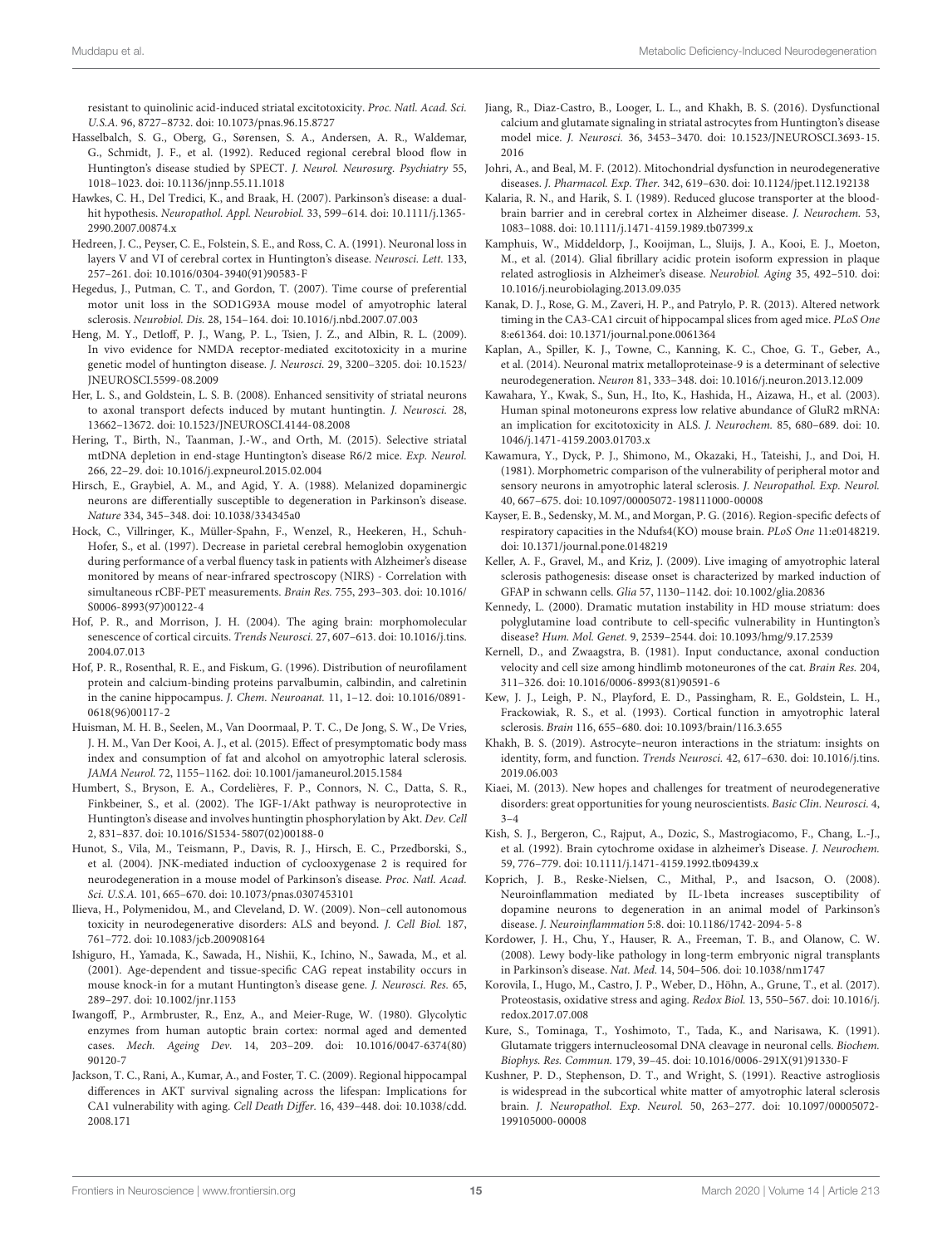- Kusindarta, D. L., Wihadmadyatami, H., and Haryanto, A. (2018). The analysis of hippocampus neuronal density (CA1 and CA3) after Ocimum sanctum ethanolic extract treatment on the young adulthood and middle age rat model. Vet. World 11, 135–140. doi: 10.14202/vetworld.2018.135-140
- Kuwert, T., Boecker, H., Titz, H., Herzog, H., Wang, B. C., Nayak, U., et al. (1993). Striatal glucose consumption in chorea-free subjects at risk of Huntington's disease. J. Neurol. 241, 31–36. doi: 10.1007/BF00870669
- Lalić, N. M., Marić, J., Svetel, M., Jotić, A., Stefanova, E., Lalić, K., et al. (2008). Glucose homeostasis in Huntington disease: abnormalities in insulin sensitivity and early-phase insulin secretion. Arch. Neurol. 65, 476–480. doi: 10.1001/ archneur.65.4.476
- Lee, J. M., Pinto, R. M., Gillis, T., St. Claire, J. C., and Wheeler, V. C. (2011). Quantification of age-dependent somatic CAG repeat instability in Hdh CAG knock-in mice reveals different expansion dynamics in striatum and liver. PLoS One 6:e23647. doi: 10.1371/journal.pone.0023647
- Lee, Y., Chakraborty, S., Meininger, C. J., and Muthuchamy, M. (2018). Insulin resistance disrupts cell integrity, mitochondrial function, and inflammatory signaling in lymphatic endothelium. Microcirculation 25:e12492. doi: 10.1111/ micc.12492
- Lee, Y., Morrison, B. M., Li, Y., Lengacher, S., Farah, M. H., Hoffman, P. N., et al. (2012). Oligodendroglia metabolically support axons and contribute to neurodegeneration. Nature 487, 443–448. doi: 10.1038/nature11314
- Lee, Y. J., Yan, B. C., Park, J. H., Ahn, J. H., Kim, I. H., Lee, J.-C., et al. (2013). Differences of calcium binding proteins immunoreactivities in the young hippocampal CA1 region from the adult following transient ischemic damage. J. Neurol. Sci. 326, 40–47. doi: 10.1016/j.jns.2012.12.026
- Li, J. Y., Englund, E., Holton, J. L., Soulet, D., Hagell, P., Lees, A. J., et al. (2008). Lewy bodies in grafted neurons in subjects with Parkinson's disease suggest host-to-graft disease propagation. Nat. Med. 14, 501–503. doi: 10.1038/nm1746
- Liang, C. L., Nelson, O., Yazdani, U., Pasbakhsh, P., and German, D. C. (2004). Inverse relationship between the contents of neuromelanin pigment and the vesicular monoamine transporter-2: human midbrain dopamine neurons. J. Comp. Neurol. 473, 97–106. doi: 10.1002/cne.20098
- Liang, C. L., Sinton, C. M., and German, D. C. (1996). Midbrain dopaminergic neurons in the mouse: co-localization with calbindin-D(28K) and calretinin. Neuroscience 75, 523–533. doi: 10.1016/0306-4522(96)00228-X
- Liddelow, S. A., Guttenplan, K. A., Clarke, L. E., Bennett, F. C., Bohlen, C. J., Schirmer, L., et al. (2017). Neurotoxic reactive astrocytes are induced by activated microglia. Nature 541, 481–487. doi: 10.1038/nature21029
- Liu, F. C., and Graybiel, A. M. (1992). Transient calbindin-D28k-positive systems in the telencephalon: ganglionic eminence, developing striatum and cerebral cortex. J. Neurosci. 12, 674–690. doi: 10.1523/jneurosci.12-02-00674.1992
- Liu, X., Kim, C. N., Yang, J., Jemmerson, R., and Wang, X. (1996). Induction of apoptotic program in cell-free extracts: requirement for dATP and cytochromec. Cell 86, 147–157. doi: 10.1016/S0092-8674(00)80085-9
- Liu, Z., Lv, C., Zhao, W., Song, Y., Pei, D., and Xu, T. (2012). NR2Bcontaining NMDA receptors expression and their relationship to apoptosis in hippocampus of Alzheimer's disease-like rats. Neurochem. Res. 37, 1420–1427. doi: 10.1007/s11064-012-0726-0
- Luthi-Carter, R., Strand, A., Peters, N. L., Solano, S. M., Hollingsworth, Z. R., Menon, A. S., et al. (2000). Decreased expression of striatal signaling genes in a mouse model of Huntington's disease. Hum. Mol. Genet. 9, 1259–1271. doi: 10.1093/hmg/9.9.1259
- Marambaud, P., Dreses-Werringloer, U., and Vingtdeux, V. (2009). Calcium signaling in neurodegeneration. Mol. Neurodegener. 4:20. doi: 10.1186/1750- 1326-4-20
- Marques, A., Dutheil, F., Durand, E., Rieu, I., Mulliez, A., Fantini, M. L., et al. (2018). Glucose dysregulation in Parkinson's disease: too much glucose or not enough insulin? Parkinsonism Relat. Disord. 55, 122–127. doi: 10.1016/j. parkreldis.2018.05.026
- Matheoud, D., Cannon, T., Voisin, A., Penttinen, A.-M., Ramet, L., Fahmy, A. M., et al. (2019). Intestinal infection triggers Parkinson's disease-like symptoms in Pink1-/- mice. Nature 571, 565–569. doi: 10.1038/s41586-019-1405-y
- Mattiasson, G., Friberg, H., Hansson, M., Elmér, E., and Wieloch, T. (2003). Flow cytometric analysis of mitochondria from CA1 and CA3 regions of rat hippocampus reveals differences in permeability transition pore activation. J. Neurochem. 87, 532–544. doi: 10.1046/j.1471-4159.2003.02026.x
- Mattiazzi, M., D'Aurelio, M., Gajewski, C. D., Martushova, K., Kiaei, M., Flint Beal, M., et al. (2002). Mutated human SOD1 causes dysfunction of oxidative phosphorylation in mitochondria of transgenic mice. J. Biol. Chem. 277, 29626– 29633. doi: 10.1074/jbc.M203065200
- Mattson, M. P., and Magnus, T. (2006). Ageing and neuronal vulnerability. Nat. Rev. Neurosci. 7, 278–294. doi: 10.1038/nrn1886
- Maxwell, N., Castro, R. W., Sutherland, N. M., Vaughan, K. L., Szarowicz, M. D., de Cabo, R., et al. (2018). α-Motor neurons are spared from aging while their synaptic inputs degenerate in monkeys and mice. Aging Cell 17:12726. doi: 10.1111/acel.12726
- McGeer, P. L., and McGeer, E. G. (2008). Glial reactions in Parkinson's disease. Mov. Disord. 23, 474–483. doi: 10.1002/mds.21751
- Medina, L., Figueredo-Cardenas, G., and Reiner, A. (1996a). Differential abundance of superoxide dismutase in interneurons versus projection neurons and in matrix versus striosome neurons in monkey striatum. Brain Res. 708, 59–70. doi: 10.1016/0006-8993(95)01320-2
- Medina, L., Figueredo-Cardenas, G., Rothstein, J. D., and Reiner, A. (1996b). Differential abundance of glutamate transporter subtypes in amyotrophic lateral sclerosis (ALS)-vulnerable versus ALS-resistant brain stem motor cell groups. Exp. Neurol. 142, 287–295. doi: 10.1006/exnr.1996.0198
- Medinas, D. B., Cabral-Miranda, F., and Hetz, C. (2019). ER stress links aging to sporadic ALS. Aging (Albany. N. Y.) 11, 5–6. doi: 10.18632/aging.101705
- Medinas, D. B., Rozas, P., Traub, F. M., Woehlbier, U., Brown, R. H., Bosco, D. A., et al. (2018). Endoplasmic reticulum stress leads to accumulation of wild-type SOD1 aggregates associated with sporadic amyotrophic lateral sclerosis. Proc. Natl. Acad. Sci. U.S.A. 115, 8209–8214. doi: 10.1073/pnas.1801109115
- Mendez, I., Sanchez-Pernaute, R., Cooper, O., Viñuela, A., Ferrari, D., Björklund, L., et al. (2005). Cell type analysis of functional fetal dopamine cell suspension transplants in the striatum and substantia nigra of patients with Parkinson's disease. Brain 128, 1498–1510. doi: 10.1093/brain/awh510
- Mendez, I., V˜ıuela, A., Astradsson, A., Mukhida, K., Hallett, P., Robertson, H., et al. (2008). Dopamine neurons implanted into people with Parkinson's disease survive without pathology for 14 years. Nat. Med. 14, 507–509. doi: 10.1038/ nm1752
- Menzies, F. M., Ince, P. G., and Shaw, P. J. (2002). Mitochondrial involvement in amyotrophic lateral sclerosis. Neurochem. Int. 40, 543–551. doi: 10.1016/s0197- 0186(01)00125-5
- Mietelska-Porowska, A., Wasik, U., Goras, M., Filipek, A., and Niewiadomska, G. (2014). Tau protein modifications and interactions: their role in function and dysfunction. Int. J. Mol. Sci. 15, 4671–4713. doi: 10.3390/ijms15034671
- Miller, J. A., Woltjer, R. L., Goodenbour, J. M., Horvath, S., and Geschwind, D. H. (2013). Genes and pathways underlying regional and cell type changes in Alzheimer's disease. Genome Med. 5:48. doi: 10.1186/gm452
- Miyazaki, K., Ohta, Y., Nagai, M., Morimoto, N., Kurata, T., Takehisa, Y., et al. (2011). Disruption of neurovascular unit prior to motor neuron degeneration in amyotrophic lateral sclerosis. J. Neurosci. Res. 89, 718–728. doi: 10.1002/jnr. 22594
- Mizuseki, K., Royer, S., Diba, K., and Buzsáki, G. (2012). Activity dynamics and behavioral correlates of CA3 and CA1 hippocampal pyramidal neurons. Hippocampus 22, 1659–1680. doi: 10.1002/hipo.22002
- Morigaki, R., and Goto, S. (2017). Striatal vulnerability in huntington's disease: Neuroprotection versus neurotoxicity. Brain Sci. 7, 2–25. doi: 10.3390/ brainsci7060063
- Muddapu, V. R., Mandali, A., Chakravarthy, V. S., and Ramaswamy, S. (2019). A computational model of loss of dopaminergic cells in Parkinson's disease due to glutamate-induced excitotoxicity. Front. Neural Circuits 13:11. doi: 10.3389/ FNCIR.2019.00011
- Nayak, D., Roth, T. L., and McGavern, D. B. (2014). Microglia development and function. Annu. Rev. Immunol. 32, 367–402. doi: 10.1146/annurev-immunol-032713-120240
- Nijssen, J., Comley, L. H., and Hedlund, E. (2017). Motor neuron vulnerability and resistance in amyotrophic lateral sclerosis. Acta Neuropathol. 133, 863–885. doi: 10.1007/s00401-017-1708-8
- Novelli, A., Reilly, J. A., Lysko, P. G., and Henneberry, R. C. (1988). Glutamate becomes neurotoxic via the N-methyl-d-aspartate receptor when intracellular energy levels are reduced. Brain Res. 451, 205–212. doi: 10.1016/0006-8993(88) 90765-2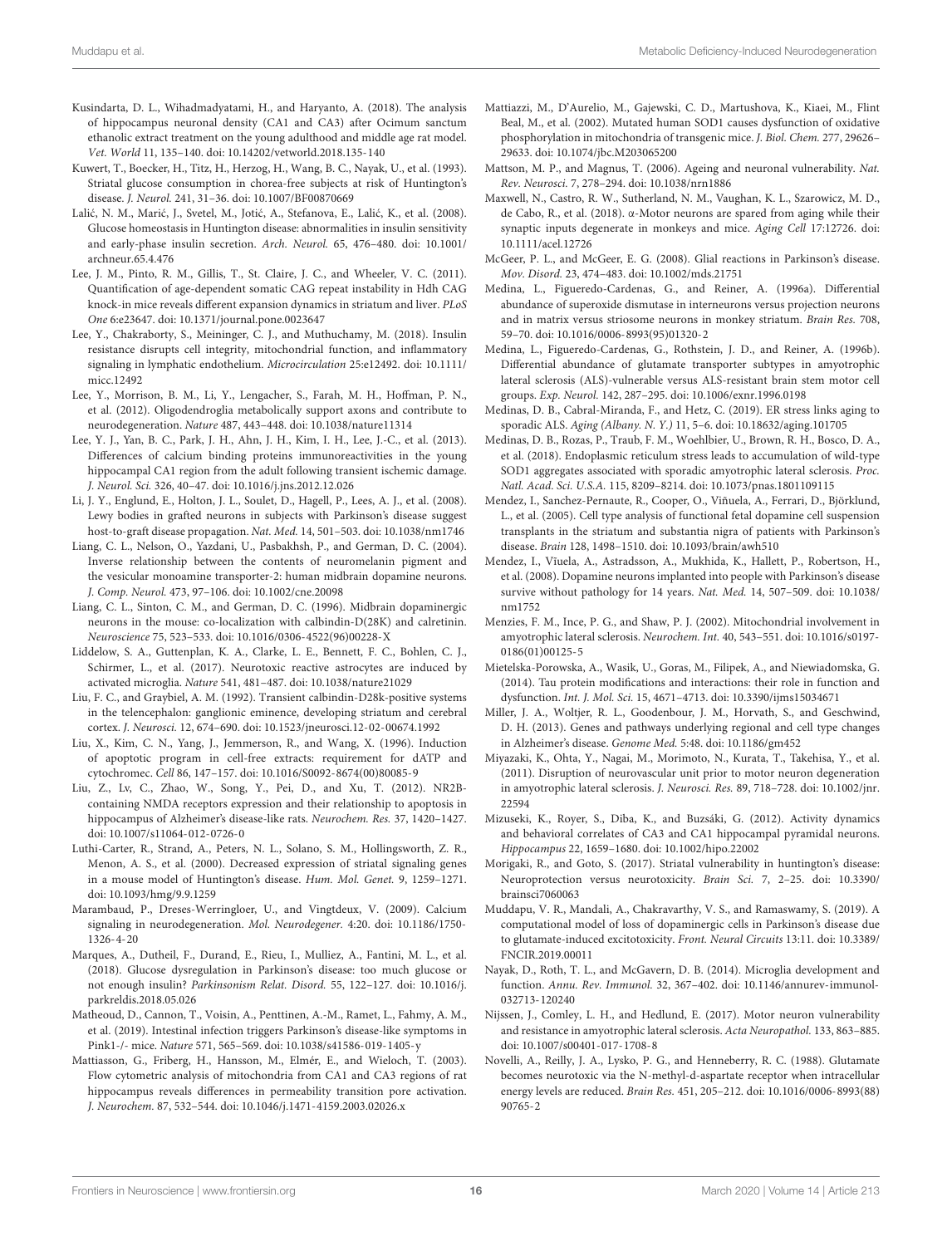- O' Neill, C. (2013). PI3-kinase/Akt/mTOR signaling: impaired on/off switches in aging, cognitive decline and Alzheimer's disease. Exp. Gerontol. 48, 647-653. doi: 10.1016/j.exger.2013.02.025
- Oh, M. M., Oliveira, F. A., Waters, J., and Disterhoft, J. F. (2013). Altered calcium metabolism in aging CA1 hippocampal pyramidal neurons. J. Neurosci. 33, 7905–7911. doi: 10.1523/JNEUROSCI.5457-12.2013
- Oh, M. M., Simkin, D., and Disterhoft, J. F. (2016). Intrinsic hippocampal excitability changes of opposite signs and different origins in CA1 and CA3 pyramidal neurons underlie aging-related cognitive deficits. Front. Syst. Neurosci. 10:52. doi: 10.3389/fnsys.2016.00052
- Olanow, C. W., and Brundin, P. (2013). Parkinson's disease and alpha synuclein: is Parkinson's disease a prion-like disorder? Mov. Disord. 28, 31–40. doi: 10.1002/ mds.25373
- Olsen, L. K., Dowd, E., and McKernan, D. P. (2018). A role for viral infections in Parkinson's etiology? Neuronal Signal. 2:NS20170166. doi: 10. 1042/NS20170166
- Ormazabal, V., Nair, S., Elfeky, O., Aguayo, C., Salomon, C., and Zuñiga, F. A. (2018). Association between insulin resistance and the development of cardiovascular disease. Cardiovasc. Diabetol. 17:122. doi: 10.1186/s12933-018- 0762-4
- Ouyang, Y.-B., Voloboueva, L. A., Xu, L.-J., and Giffard, R. G. (2007). Selective dysfunction of hippocampal CA1 astrocytes contributes to delayed neuronal damage after transient forebrain ischemia. J. Neurosci. 27, 4253–4260. doi: 10.1523/JNEUROSCI.0211-07.2007
- Pacelli, C., Giguère, N., Bourque, M. J., Lévesque, M., Slack, R. S., and Trudeau, L. É (2015). Elevated mitochondrial bioenergetics and axonal arborization size are key contributors to the vulnerability of dopamine neurons. Curr. Biol. 25, 2349–2360. doi: 10.1016/j.cub.2015.07.050
- Padurariu, M., Ciobica, A., Mavroudis, I., Fotiou, D., and Baloyannis, S. (2012a). Hippocampal neuronal loss in the CA1 and CA3 areas of Alzheimer's disease patients. Psychiatr. Danub. 24, 152–158.
- Padurariu, M., Ciobica, A., Mavroudis, I., Fotiou, D., and Baloyannis, S. (2012b). Hippocampal neuronal loss in the Ca1 and Ca3 areas of Alzheimer ' S disease patients. Psychiatr Danub 24, 152–158.
- Pahapill, P. A., and Lozano, A. M. (2000). The pedunculopontine nucleus and Parkinson's disease. Brain 123, 1767–1783. doi: 10.1093/brain/123.9.1767
- Pathak, D., Shields, L. Y., Mendelsohn, B. A., Haddad, D., Lin, W., Gerencser, A. A., et al. (2015). The role of mitochondrially derived ATP in synaptic vesicle recycling. J. Biol. Chem. 290, 22325–22336. doi: 10.1074/jbc.M115.656405
- Perry, E. K., Perry, R. H., Tomlinson, B. E., Blessed, G., and Gibson, P. H. (1980). Coenzyme a-acetylating enzymes in Alzheimer's disease: possible cholinergic 'compartment' of pyruvate dehydrogenase. Neurosci. Lett. 18, 105–110. doi: 10.1016/0304-3940(80)90220-7
- Perurena, O. H., and Festoff, B. W. (1987). Reduction in insulin receptors in amyotrophic lateral sclerosis correlates with reduced insulin sensitivity. Neurology 37, 1375–1379. doi: 10.1212/wnl.37.8.1375
- Peter, D., Liu, Y., Sternini, C., de Giorgio, R., Brecha, N., and Edwards, R. (1995). Differential expression of two vesicular monoamine transporters. J. Neurosci. 15, 6179–6188. doi: 10.1523/JNEUROSCI.15-09-06179.1995
- Petersen, C. C. H., Malenka, R. C., Nicoll, R. A., and Hopfield, J. J. (1998). Allor-none potentiation at CA3-CA1 synapses. Proc. Natl. Acad. Sci. U.S.A. 95, 4732–4737. doi: 10.1073/pnas.95.8.4732
- Philips, T., Bento-Abreu, A., Nonneman, A., Haeck, W., Staats, K., Geelen, V., et al. (2013). Oligodendrocyte dysfunction in the pathogenesis of amyotrophic lateral sclerosis. Brain 136, 471–482. doi: 10.1093/brain/aws339
- Philips, T., and Rothstein, J. D. (2014). Glial cells in amyotrophic lateral sclerosis. Exp. Neurol. 262(Pt B), 111–120. doi: 10.1016/j.expneurol.2014.05.015
- Pissadaki, E. K., and Bolam, J. P. (2013). The energy cost of action potential propagation in dopamine neurons: clues to susceptibility in Parkinson's disease. Front. Comput. Neurosci. 7:13. doi: 10.3389/fncom.2013.00013
- Post, M. R., Lieberman, O. J., and Mosharov, E. V. (2018). Can interactions between α-synuclein, dopamine and calcium explain selective neurodegeneration in Parkinson's disease? Front. Neurosci. 12:161. doi: 10.3389/fnins.2018. 00161
- Potier, B., Krzywkowski, P., Lamour, Y., and Dutar, P. (1994). Loss of calbindinimmunoreactivity in CA1 hippocampal stratum radiatum and stratum lacunosum-moleculare interneurons in the aged rat. Brain Res. 661, 181–188. doi: 10.1016/0006-8993(94)91195-9
- Poulin, J. F., Laforest, S., and Drolet, G. (2014). Enkephalin downregulation in the nucleus accumbens underlies chronic stress-induced anhedonia. Stress 17, 88–96. doi: 10.3109/10253890.2013.850669
- Pun, S., Santos, A. F., Saxena, S., Xu, L., and Caroni, P. (2006). Selective vulnerability and pruning of phasic motoneuron axons in motoneuron disease alleviated by CNTF. Nat. Neurosci. 9, 408–419. doi: 10.1038/nn1653
- Radenovic, L., Korenic, A., Maleeva, G., Osadchenko, I., Kovalenko, T., and Skibo, G. (2011). Comparative ultrastructural analysis of mitochondria in the CA1 and CA3 hippocampal pyramidal cells following global ischemia in mongolian Gerbils. Anat. Rec. 294, 1057–1065. doi: 10.1002/ar.21390
- Ravisankar, P., Dhanavardhan, K., Prathyusha, K., and Rajan, K. V. (2018). Stem cell therapy role in neurodegenerative disorders. Arch. Ment. Heal. 19, 3–8. doi: 10.4103/amh.amh\_10\_18
- Reeve, A. K., Grady, J. P., Cosgrave, E. M., Bennison, E., Chen, C., Hepplewhite, P. D., et al. (2018). Mitochondrial dysfunction within the synapses of substantia nigra neurons in Parkinson's disease. npj Park. Dis 4:9. doi: 10.1038/s41531- 018-0044-6
- Reiner, A., Albin, R. L., Anderson, K. D., D'Amato, C. J., Penney, J. B., and Young, A. B. (1988). Differential loss of striatal projection neurons in Huntington disease. Proc. Natl. Acad. Sci. U.S.A. 85, 5733–5737. doi: 10.1073/pnas.85.15. 5733
- Reitz, C. (2013). Dyslipidemia and the risk of Alzheimer's disease. Curr. Atheroscler. Rep. 15:307. doi: 10.1007/s11883-012-0307-3
- Restelli, L. M., Oettinghaus, B., Halliday, M., Agca, C., Licci, M., Sironi, L., et al. (2018). Neuronal mitochondrial dysfunction activates the integrated stress response to induce fibroblast growth factor 21. Cell Rep. 24, 1407–1414. doi: 10.1016/j.celrep.2018.07.023
- Ribeiro, M., Silva, A. C., Rodrigues, J., Naia, L., and Rego, A. C. (2013). Oxidizing effects of exogenous stressors in Huntington's disease knock-in striatal cells protective effect of cystamine and creatine. Toxicol. Sci. 136, 487–499. doi: 10.1093/toxsci/kft199
- Richfield, E. K., Maguire−Zeiss, K. A., Vonkeman, H. E., and Voorn, P. (1995). Preferential loss of preproenkephalin versus preprotachykinin neurons from the striatum of Huntington's disease patients. Ann. Neurol. 38, 852–861. doi: 10.1002/ana.410380605
- Rocha, S. M., Cristovão, A. C., Campos, F. L., Fonseca, C. P., and Baltazar, G. (2012). Astrocyte-derived GDNF is a potent inhibitor of microglial activation. Neurobiol. Dis. 47, 407–415. doi: 10.1016/j.nbd.2012.04.014
- Rodríguez, J. J., Noristani, H. N., Hilditch, T., Olabarria, M., Yeh, C. Y., Witton, J., et al. (2013). Increased densities of resting and activated microglia in the dentate gyrus follow senile plaque formation in the CA1 subfield of the hippocampus in the triple transgenic model of Alzheimer's disease. Neurosci. Lett. 552, 129–134. doi: 10.1016/j.neulet.2013.06.036
- Rodriguez, M. C., Obeso, J. A., and Olanow, C. W. (1998). Subthalamic nucleusmediated excitotoxicity in Parkinson's disease: a target for neuroprotection. Ann. Neurol. 44, S175–S188.
- Ross, C. A., and Poirier, M. A. (2004). Protein aggregation and neurodegenerative disease. Nat. Med. 10, S10–S17. doi: 10.1038/nm1066
- Rothman, S. M., and Olney, J. W. (1986). Glutamate and the pathophysiology of hypoxic-ischemic brain damage. Ann. Neurol. 19, 105–111. doi: 10.1002/ana. 410190202
- Rudow, G., O'Brien, R., Savonenko, A. V., Resnick, S. M., Zonderman, A. B., Pletnikova, O., et al. (2008). Morphometry of the human substantia nigra in ageing and Parkinson's disease. Acta Neuropathol. 115, 461–470. doi: 10.1007/ s00401-008-0352-8
- Ruegsegger, C., Maharjan, N., Goswami, A., Filézac, de L'Etang, A., Weis, J., et al. (2016). Aberrant association of misfolded SOD1 with Na+/K+ATPase-α3 impairs its activity and contributes to motor neuron vulnerability in ALS. Acta Neuropathol. 131, 427–451. doi: 10.1007/s00401-015-1510-4
- Saxena, S., Cabuy, E., and Caroni, P. (2009). A role for motoneuron subtypeselective ER stress in disease manifestations of FALS mice. Nat. Neurosci. 12, 627–636. doi: 10.1038/nn.2297
- Schapira, A. H. (2008). Mitochondria in the aetiology and pathogenesis of Parkinson's disease. Lancet Neurol. 7, 97–109. doi: 10.1016/S1474-4422(07) 70327-7
- Shin, J. H., Ko, H. S., Kang, H., Lee, Y., Lee, Y. II., et al. (2011). PARIS (ZNF746) repression of PGC-1α contributes to neurodegeneration in parkinson's disease. Cell 144, 689–702. doi: 10.1016/j.cell.2011.02.010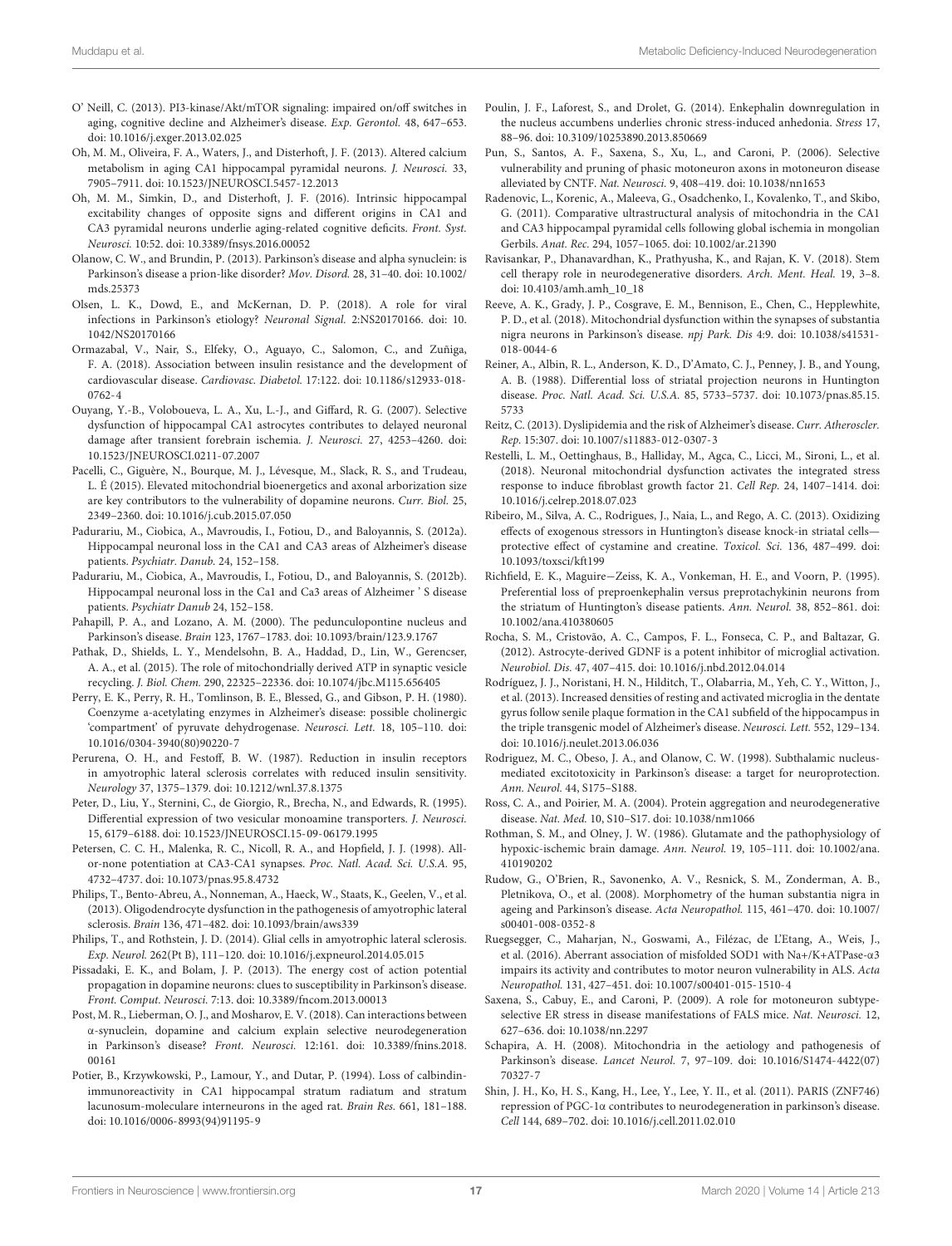- Shin, J.-Y., Fang, Z.-H., Yu, Z.-X., Wang, C.-E., Li, S.-H., and Li, X.- J. (2005). Expression of mutant huntingtin in glial cells contributes to neuronal excitotoxicity. J. Cell Biol. 171, 1001–1012. doi: 10.1083/jcb.20050 8072
- Simkin, D., Hattori, S., Ybarra, N., Musial, T. F., Buss, E. W., Richter, H., et al. (2015). Aging-related hyperexcitability in CA3 pyramidal neurons is mediated by enhanced A-Type K+ channel function and expression. J. Neurosci. 35, 13206–13218. doi: 10.1523/JNEUROSCI.0193-15.2015
- Smith, I. D., and Grace, A. A. (1992). Role of the subthalamic nucleus in the regulation of nigral dopamine neuron activity. Synapse 12, 287–303. doi: 10. 1002/syn.890120406
- Smith, Y., Charara, A., and Parent, A. (1996). Synaptic innervation of midbrain dopaminergic neurons by glutamate-enrriched terminals in the squirrel monkey. J. Comp. Neurol. 364, 231–253. doi: 10.1002/(SICI)1096- 9861(19960108)364:2<231::AID-CNE4<3.0.CO;2-6
- Song, J., and Kim, J. (2016). Degeneration of dopaminergic neurons due to metabolic alterations and Parkinson's disease. Front. Aging Neurosci. 8:65. doi: 10.3389/fnagi.2016.00065
- Sorbi, S., Bird, E. D., and Blass, J. P. (1983). Decreased pyruvate dehydrogenase complex activity in Huntington and Alzheimer brain. Ann. Neurol. 13, 72–78. doi: 10.1002/ana.410130116
- Sorolla, M. A., Reverter-Branchat, G., Tamarit, J., Ferrer, I., Ros, J., and Cabiscol, E. (2008). Proteomic and oxidative stress analysis in human brain samples of Huntington disease. Free Radic. Biol. Med. 45, 667–678. doi: 10.1016/j. freeradbiomed.2008.05.014
- Stanika, R. I., Winters, C. A., Pivovarova, N. B., and Andrews, S. B. (2010). Differential NMDA receptor-dependent calcium loading and mitochondrial dysfunction in CA1 vs. CA3 hippocampal neurons. Neurobiol. Dis. 37, 403–411. doi: 10.1016/j.nbd.2009.10.020
- Stifani, N. (2014). Motor neurons and the generation of spinal motor neuron diversity. Front. Cell. Neurosci 8:293. doi: 10.3389/fncel.2014.00293
- Su, B., Wang, X., Zheng, L., Perry, G., Smith, M. A., and Zhu, X. (2010). Abnormal mitochondrial dynamics and neurodegenerative diseases. Biochim. Biophys. Acta Mol. Basis Dis. 1802, 135–142. doi: 10.1016/j.bbadis.2009.09.013
- Surmeier, D. J., Guzman, J. N., Sanchez-Padilla, J., and Goldberg, J. A. (2010). What causes the death of dopaminergic neurons in Parkinson's disease? Prog. Brain Res. 183, 59–77. doi: 10.1016/S0079-6123(10)83004-3
- Surmeier, D. J., Obeso, J. A., and Halliday, G. M. (2017). Parkinson's Disease Is Not Simply a Prion Disorder. J. Neurosci. 37, 9799–9807. doi: 10.1523/JNEUROSCI. 1787-16.2017
- Sweeney, M. D., Kisler, K., Montagne, A., Toga, A. W., and Zlokovic, B. V. (2018a). The role of brain vasculature in neurodegenerative disorders. Nat. Neurosci. 21, 1318–1331. doi: 10.1038/s41593-018-0234-x
- Sweeney, M. D., Sagare, A. P., and Zlokovic, B. V. (2018b). Blood–brain barrier breakdown in Alzheimer disease and other neurodegenerative disorders. Nat. Rev. Neurol. 14, 133–150. doi: 10.1038/nrneurol.2017.188
- Swerdlow, R. H., Parks, J. K., Cassarino, D. S., Trimmer, P. A., Miller, S. W., Maguire, D. J., et al. (1998). Mitochondria in sporadic amyotrophic lateral sclerosis. Exp. Neurol. 153, 135–142. doi: 10.1006/exnr.1998.6866
- Tan, S., Wood, M., and Maher, P. (2002). Oxidative stress induces a form of programmed cell death with characteristics of both apoptosis and necrosis in neuronal cells. J. Neurochem. 71, 95–105. doi: 10.1046/j.1471-4159.1998. 71010095.x
- Tansey, M. G., and Goldberg, M. S. (2010). Neuroinflammation in Parkinson's disease: Its role in neuronal death and implications for therapeutic intervention. Neurobiol. Dis. 37, 510–518. doi: 10.1016/J.NBD.2009.11.004
- Teismann, P., Tieu, K., Choi, D.-K., Wu, D.-C., Naini, A., Hunot, S., et al. (2003). Cyclooxygenase-2 is instrumental in Parkinson's disease neurodegeneration. Proc. Natl. Acad. Sci. U.S.A. 100, 5473–5478. doi: 10.1073/pnas.083739 7100
- Timmons, S., Coakley, M. F., Moloney, A. M., and O' Neill, C. (2009). Akt signal transduction dysfunction in Parkinson's disease. Neurosci. Lett. 467, 30–35. doi: 10.1016/J.NEULET.2009.09.055
- Tomé, S., and Dandelot, E. (2017). "Genetic modifiers of CAG.CTG repeat instability in Huntington's disease mouse models," in Huntington's Disease Molecular Pathogenesis and Current Models, ed. N. E. Tunali (London: InTech Open). doi: 10.5772/66438
- Umegaki, H., Roth, G. S., and Ingram, D. K. (2008). Aging of the striatum: mechanisms and interventions. Age (Dordr.) 30, 251–261. doi: 10.1007/s11357- 008-9066-z
- Vaarmann, A., Kovac, S., Holmström, K. M., Gandhi, S., and Abramov, A. Y. (2013). Dopamine protects neurons against glutamate-induced excitotoxicity. Cell Death Dis 4:e455. doi: 10.1038/cddis.2012.194
- Van Den Bosch, L., Vandenberghe, W., Klaassen, H., Van Houtte, E., and Robberecht, W. (2000). Ca2+-permeable AMPA receptors and selective vulnerability of motor neurons. J. Neurol. Sci. 180, 29–34. doi: 10.1016/S0022- 510X(00)00414-7
- Van Laar, V. S., and Berman, S. B. (2009). Mitochondrial dynamics in Parkinson's disease. Exp. Neurol. 218, 247–256. doi: 10.1016/j.expneurol.2009.03.019
- Vandoorne, T., De Bock, K., and Van Den Bosch, L. (2018). Energy metabolism in ALS: an underappreciated opportunity? Acta Neuropathol. 135, 489–509. doi: 10.1007/s00401-018-1835-x
- Vielhaber, S. (2000). Mitochondrial DNA abnormalities in skeletal muscle of patients with sporadic amyotrophic lateral sclerosis. Brain 123, 1339–1348. doi: 10.1093/brain/123.7.1339
- Waak, J., Weber, S. S., Waldenmaier, A., Görner, K., Alunni-Fabbroni, M., Schell, H., et al. (2009). Regulation of astrocyte inflammatory responses by the Parkinson's disease-associated gene DJ-1. FASEB J. 23, 2478–2489. doi: 10.1096/ fj.08-125153
- Wainger, B. J., Kiskinis, E., Mellin, C., Wiskow, O., Han, S. S. W., Sandoe, J., et al. (2014). Intrinsic membrane hyperexcitability of amyotrophic lateral sclerosis patient-derived motor neurons. Cell Rep. 7, 1–11. doi: 10.1016/j.celrep.2014.03. 019
- Wang, R., and Reddy, P. H. (2017). Role of Glutamate and NMDA Receptors in Alzheimer's Disease. J. Alzheimers Dis. 57, 1041–1048. doi: 10.3233/JAD-160763
- Wang, X., Pal, R., Chen, X., Limpeanchob, N., Kumar, K. N., and Michaelis, E. K. (2005). High intrinsic oxidative stress may underlie selective vulnerability of the hippocampal CA1 region. Mol. Brain Res. 140, 120–126. doi: 10.1016/j. molbrainres.2005.07.018
- Wang, X., Yu, S., Gao, S.-J., Hu, J.-P., Wang, Y., and Liu, H.-X. (2014). Insulin inhibits Abeta production through modulation of APP processing in a cellular model of Alzheimer's disease. Neuro Endocrinol. Lett. 35, 224–229.
- Wilde, G. J., Pringle, A. K., Wright, P., and Iannotti, F. (1997). Differential vulnerability of the CA1 and CA3 subfields of the hippocampus to superoxide and hydroxyl radicals in vitro. J. Neurochem. 69, 883–886. doi: 10.1046/j.1471- 4159.1997.69020883.x
- Willette, A. A., Bendlin, B. B., Starks, E. J., Birdsill, A. C., Johnson, S. C., Christian, B. T., et al. (2015). Association of Insulin Resistance With Cerebral Glucose Uptake in Late Middle-Aged Adults at Risk for Alzheimer Disease. JAMA Neurol. 72, 1013–1020. doi: 10.1001/jamaneurol.2015.0613
- Winklhofer, K. F., and Haass, C. (2010). Mitochondrial dysfunction in Parkinson's disease. Biochim. Biophys. Acta 1802, 29–44. doi: 10.1016/j.bbadis.2009.08.013
- Zambon, F., Cherubini, M., Fernandes, H. J. R., Lang, C., Ryan, B. J., Volpato, V., et al. (2019). Cellular α-synuclein pathology is associated with bioenergetic dysfunction in Parkinson's iPSC-derived dopamine neurons. Hum. Mol. Genet. 28, 2001–2013. doi: 10.1093/hmg/ddz038
- Zecca, L., Wilms, H., Geick, S., Claasen, J.-H., Brandenburg, L.-O., Holzknecht, C., et al. (2008). Human neuromelanin induces neuroinflammation and neurodegeneration in the rat substantia nigra: implications for Parkinson's disease. Acta Neuropathol. 116, 47–55. doi: 10.1007/s00401-008-0361-7
- Zhang, F., Ström, A.-L., Fukada, K., Lee, S., Hayward, L. J., and Zhu, H. (2007). Interaction between familial amyotrophic lateral sclerosis (ALS)-linked SOD1 mutants and the dynein complex. J. Biol. Chem. 282, 16691–16699. doi: 10.1074/ jbc.M609743200
- Zhang, W., Phillips, K., Wielgus, A. R., Liu, J., Albertini, A., Zucca, F. A., et al. (2011). Neuromelanin activates microglia and induces degeneration of dopaminergic neurons: implications for progression of Parkinson's disease. Neurotox. Res. 19, 63–72. doi: 10.1007/s12640-009-9140-z
- Zhao, W., Varghese, M., Yemul, S., Pan, Y., Cheng, A., Marano, P., et al. (2011). Peroxisome proliferator activator receptor gamma coactivator-1alpha (PGC-1α) improves motor performance and survival in a mouse model of amyotrophic lateral sclerosis. Mol. Neurodegener. 6:51. doi: 10.1186/1750-1326- 6-51